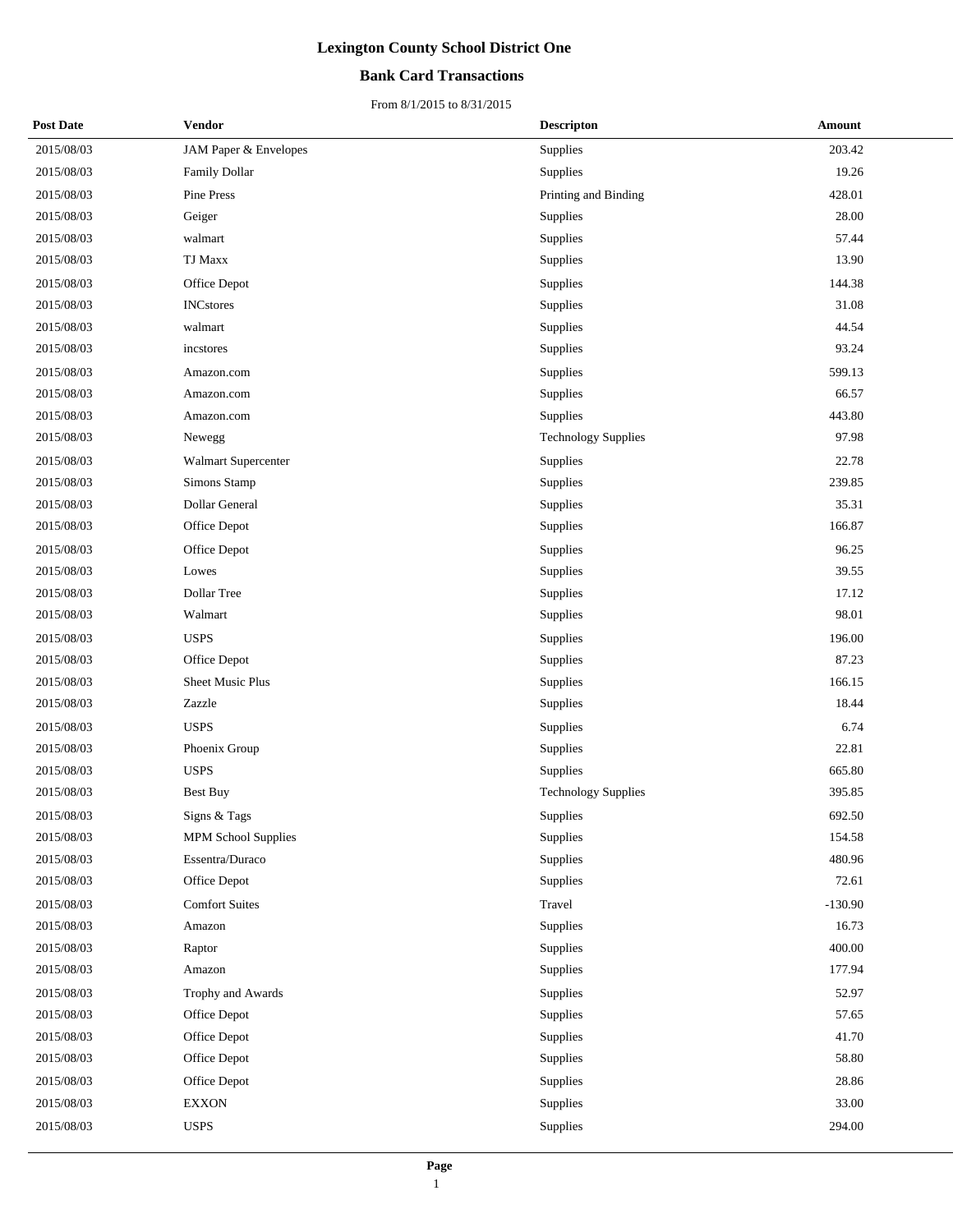### **Bank Card Transactions**

| <b>Post Date</b> | Vendor                         | <b>Descripton</b>                | Amount |
|------------------|--------------------------------|----------------------------------|--------|
| 2015/08/03       | <b>USPS</b>                    | Supplies                         | 490.00 |
| 2015/08/03       | Portofino Inn                  | Pupil Transportation             | 906.70 |
| 2015/08/03       | Sixt Rent a Car                | <b>Pupil Transportation</b>      | 778.04 |
| 2015/08/03       | Portofino Inn                  | Pupil Transportation             | 906.70 |
| 2015/08/03       | Portofino Inn                  | Travel                           | 906.70 |
| 2015/08/03       | United                         | <b>Pupil Transportation-Inst</b> | 350.00 |
| 2015/08/03       | <b>American Airlines</b>       | Travel                           | 504.20 |
| 2015/08/03       | Expedia                        | Travel                           | 7.00   |
| 2015/08/03       | The state newspaper            | Periodicals                      | 120.64 |
| 2015/08/03       | Hampton Inn Greenville         | Travel                           | 545.70 |
| 2015/08/03       | <b>USPS</b>                    | Supplies                         | 441.00 |
| 2015/08/03       | Office Depot                   | Supplies                         | 77.56  |
| 2015/08/03       | USPS-Gilbert                   | Supplies                         | 294.00 |
| 2015/08/03       | Hyatt Place Atlanta            | Travel                           | 54.96  |
| 2015/08/03       | Advanced ed                    | Dues and Fees                    | 75.00  |
| 2015/08/03       | Tractor supply                 | Dues and Fees                    | 24.05  |
| 2015/08/03       | Dreamstime.com                 | Dues and Fees                    | 34.99  |
| 2015/08/03       | <b>SCASA</b>                   | Dues and Fees                    | 195.00 |
| 2015/08/03       | <b>SCASA</b>                   | Dues and Fees                    | 195.00 |
| 2015/08/03       | Courtyard Greenville           | Travel                           | 433.89 |
| 2015/08/03       | AdvancED                       | Travel                           | 150.00 |
| 2015/08/03       | Amazon                         | Supplies                         | 179.65 |
| 2015/08/03       | Gaylord Hotel                  | Travel                           | 227.55 |
| 2015/08/03       | Republic Parking System        | Travel                           | 28.00  |
| 2015/08/03       | <b>ASCD</b>                    | Travel                           | 288.00 |
| 2015/08/03       | Attractions Tickets Web        | Travel                           | 40.00  |
| 2015/08/03       | Verizon                        | Supplies                         | 106.99 |
| 2015/08/03       | <b>US Airways</b>              | Travel                           | 276.20 |
| 2015/08/03       | <b>US Airways</b>              | Travel                           | 276.20 |
| 2015/08/03       | <b>US Airways</b>              | Travel                           | 276.20 |
| 2015/08/03       | <b>US Airways</b>              | Travel                           | 276.20 |
| 2015/08/03       | PANERA BREAD #4396 LEXINGTON S | Other Objects                    | 662.65 |
| 2015/08/03       | Shell Oil                      | Supplies-Maintenace              | 71.66  |
| 2015/08/03       | Shell Oil                      | Supplies-Maintenace              | 71.79  |
| 2015/08/03       | Shell Oil                      | Supplies-Maintenace              | 83.06  |
| 2015/08/03       | Shell Oil                      | Supplies-Maintenace              | 59.22  |
| 2015/08/03       | Shell Oil                      | Supplies-Maintenace              | 70.76  |
| 2015/08/03       | Shell Oil                      | Supplies-Maintenace              | 70.47  |
| 2015/08/03       | Amazon                         | Supplies-Maintenace              | 23.33  |
| 2015/08/03       | <b>Bobcat Of Cola</b>          | Supplies-Maintenace              | 142.54 |
| 2015/08/03       | Shell Oil                      | Supplies-Maintenace              | 48.82  |
| 2015/08/03       | Shell Oil                      | Supplies-Maintenace              | 81.25  |
| 2015/08/03       | Shell Oil                      | Supplies-Maintenace              | 72.62  |
| 2015/08/03       | Ferguson                       | Supplies-Maintenace              | 6.10   |
| 2015/08/03       | WP Law                         | Supplies-Maintenace              | 42.97  |
|                  |                                |                                  |        |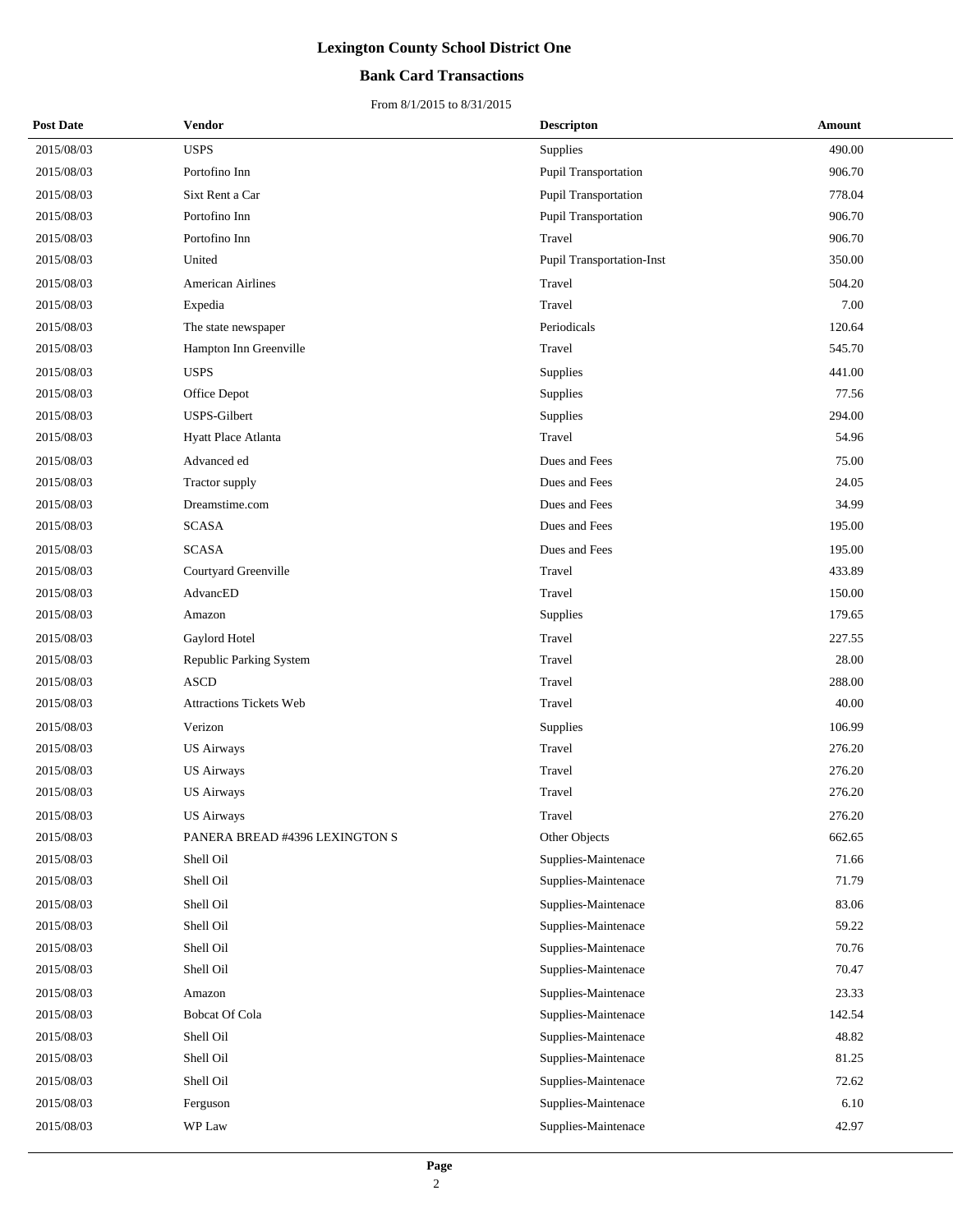### **Bank Card Transactions**

| <b>Post Date</b> | Vendor                | <b>Descripton</b>   | Amount |
|------------------|-----------------------|---------------------|--------|
| 2015/08/03       | WP Law                | Supplies-Maintenace | 70.72  |
| 2015/08/03       | Ed Smith Lumber       | Supplies            | 25.68  |
| 2015/08/03       | Derrick's Service     | Supplies            | 80.00  |
| 2015/08/03       | Walker Hardware       | Supplies            | 76.06  |
| 2015/08/03       | W.P. Law Inc.         | Supplies            | 308.04 |
| 2015/08/03       | Shell Oil             | Supplies            | 43.30  |
| 2015/08/03       | Walker Hardware       | Supplies            | 7.05   |
| 2015/08/03       | Walker Hardware       | Supplies            | 42.46  |
| 2015/08/03       | Ferguson              | Supplies-Maintenace | 30.82  |
| 2015/08/03       | Walmart               | Supplies            | 106.94 |
| 2015/08/03       | The Home Depot        | Supplies            | 32.09  |
| 2015/08/03       | tractor supply        | Supplies            | 32.08  |
| 2015/08/03       | ADVANCE AUTO          | Supplies            | 21.39  |
| 2015/08/03       | Gateway               | Supplies-Maintenace | 27.26  |
| 2015/08/03       | WP Law                | Supplies-Maintenace | 33.28  |
| 2015/08/03       | Walmart               | Supplies            | 256.61 |
| 2015/08/03       | <b>Corner Pantry</b>  | Supplies            | 56.75  |
| 2015/08/03       | Gateway               | Supplies            | 24.58  |
| 2015/08/03       | Lowe's                | Supplies            | 158.19 |
| 2015/08/03       | Lowe's                | Supplies            | 7.80   |
| 2015/08/03       | Lowe's                | Supplies            | 95.16  |
| 2015/08/03       | Sherwin Williams      | Supplies-Maintenace | 104.93 |
| 2015/08/03       | Sherwin Williams      | Supplies-Maintenace | 41.75  |
| 2015/08/03       | Ferguson              | Supplies-Maintenace | 7.67   |
| 2015/08/03       | Ferguson              | Supplies-Maintenace | 33.95  |
| 2015/08/03       | Ferguson              | Supplies-Maintenace | 85.28  |
| 2015/08/03       | Shell Oil             | Supplies            | 10.00  |
| 2015/08/03       | Lowe's                | Supplies            | 45.40  |
| 2015/08/03       | Lowe's                | Supplies            | 37.59  |
| 2015/08/03       | <b>Murphy Express</b> | Supplies            | 84.50  |
| 2015/08/03       | Ferguson              | Supplies-Maintenace | 87.76  |
| 2015/08/03       | Ferguson              | Supplies-Maintenace | 60.81  |
| 2015/08/03       | Ferguson              | Supplies-Maintenace | 28.61  |
| 2015/08/03       | Action Industrial     | Supplies-Maintenace | 45.55  |
| 2015/08/03       | <b>USPS</b>           | Supplies            | 14.75  |
| 2015/08/03       | Ed Smith Lumber       | Supplies            | 15.66  |
| 2015/08/03       | Lowes                 | Supplies            | 87.25  |
| 2015/08/03       | Action Industrial     | Supplies-Maintenace | 17.24  |
| 2015/08/03       | Walker Hardware       | Supplies            | 18.02  |
| 2015/08/03       | Lowes                 | Supplies            | 197.09 |
| 2015/08/03       | Lowes                 | Supplies            | 111.34 |
| 2015/08/03       | Shell                 | Supplies            | 78.24  |
| 2015/08/03       | Walmart               | Supplies            | 35.02  |
| 2015/08/03       | Lowes                 | Supplies            | 64.97  |
| 2015/08/03       | Ferguson              | Supplies-Maintenace | 29.87  |
|                  |                       |                     |        |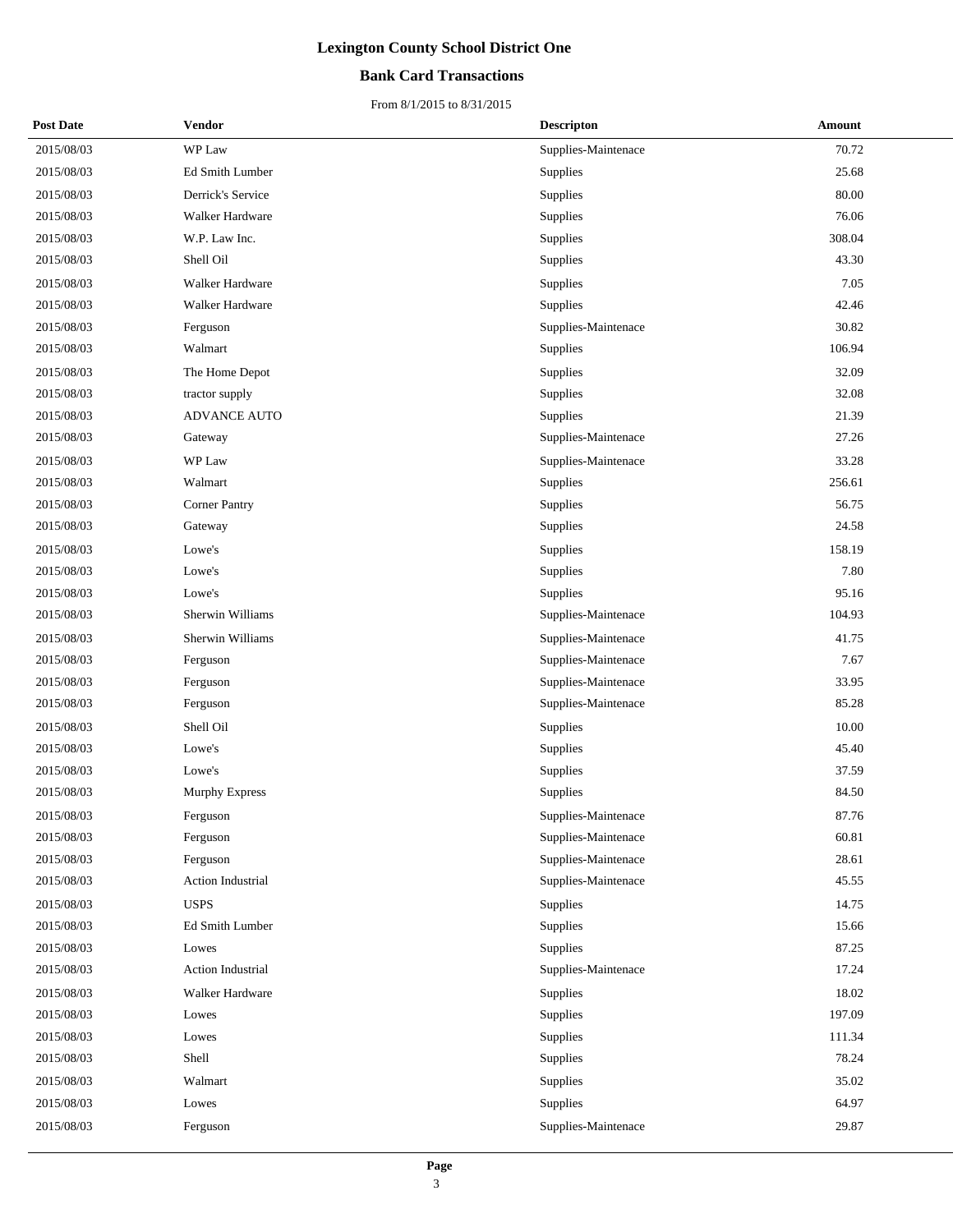### **Bank Card Transactions**

| <b>Post Date</b> | Vendor                         | <b>Descripton</b>          | Amount |
|------------------|--------------------------------|----------------------------|--------|
| 2015/08/03       | Pitt Stop/Exxon Mobil          | Supplies                   | 74.82  |
| 2015/08/03       | Lexington True Value           | Supplies                   | 278.50 |
| 2015/08/03       | Pitt Stop/Exxon Mobil          | Supplies                   | 48.01  |
| 2015/08/03       | <b>Murphy Express</b>          | Supplies                   | 55.50  |
| 2015/08/03       | straps, brushes, stain, polyac | Supplies                   | 123.42 |
| 2015/08/03       | Country Cupboard               | Supplies                   | 24.04  |
| 2015/08/03       | Lowes                          | Supplies                   | 468.60 |
| 2015/08/03       | Lowe's                         | Supplies                   | 162.52 |
| 2015/08/03       | Murphy Express                 | Supplies                   | 47.92  |
| 2015/08/03       | <b>Murphy Express</b>          | Supplies                   | 80.56  |
| 2015/08/03       | Murphy Express                 | Supplies                   | 67.52  |
| 2015/08/03       | Sparrow and Kennedy            | Supplies                   | 145.57 |
| 2015/08/03       | Lowe's                         | Supplies                   | 45.59  |
| 2015/08/03       | Lowe's                         | Supplies                   | 3.42   |
| 2015/08/03       | <b>Murphy Express</b>          | Supplies                   | 59.48  |
| 2015/08/03       | Murphy Express                 | Supplies                   | 24.00  |
| 2015/08/03       | Murphy Express                 | Supplies                   | 100.00 |
| 2015/08/03       | Springmaid                     | Travel                     | 678.72 |
| 2015/08/03       | <b>SLED</b>                    | Other Prof & Tech Service  | 8.00   |
| 2015/08/03       | Blanchard                      | Supplies                   | 238.25 |
| 2015/08/03       | CarQuest                       | Supplies                   | 53.45  |
| 2015/08/03       | Sunoco                         | Supplies                   | 12.00  |
| 2015/08/03       | Lowes                          | Supplies                   | 14.94  |
| 2015/08/03       | Office Depot                   | Supplies                   | 39.66  |
| 2015/08/03       | Hook tire                      | Supplies                   | 342.29 |
| 2015/08/03       | <b>USPS</b>                    | Supplies                   | 6.74   |
| 2015/08/03       | Office Depot                   | Supplies                   | 169.01 |
| 2015/08/03       | Interstate                     | Supplies                   | 107.54 |
| 2015/08/03       | Office Depot                   | Supplies                   | 181.88 |
| 2015/08/03       | CarQuest                       | Supplies                   | 80.25  |
| 2015/08/03       | Emlows                         | Supplies                   | 69.97  |
| 2015/08/03       | Office Depot                   | <b>Technology Supplies</b> | 85.50  |
| 2015/08/03       | <b>US Airways</b>              | Travel                     | 545.20 |
| 2015/08/03       | <b>US Airways</b>              | Travel                     | 25.00  |
| 2015/08/03       | <b>Presentation Media</b>      | Software Renewal/Agreemen  | 59.95  |
| 2015/08/03       | AVG8.com                       | Software Renewal/Agreemen  | 29.00  |
| 2015/08/03       | FS Slidemodel                  | Software Renewal/Agreemen  | 24.90  |
| 2015/08/03       | Lexington Printing             | Printing and Binding       | 266.43 |
| 2015/08/03       | <b>Best Buy</b>                | Supplies                   | 62.04  |
| 2015/08/03       | <b>Creative Market</b>         | Supplies                   | 12.00  |
| 2015/08/03       | Walmart                        | Supplies                   | 39.29  |
| 2015/08/03       | Slideshop                      | Supplies                   | 41.00  |
| 2015/08/03       | <b>Best Buy</b>                | Supplies                   | 42.78  |
| 2015/08/03       | <b>Hobby Lobby</b>             | Supplies                   | 23.90  |
| 2015/08/03       | Rubber Stamp Champ             | Supplies                   | 54.15  |
|                  |                                |                            |        |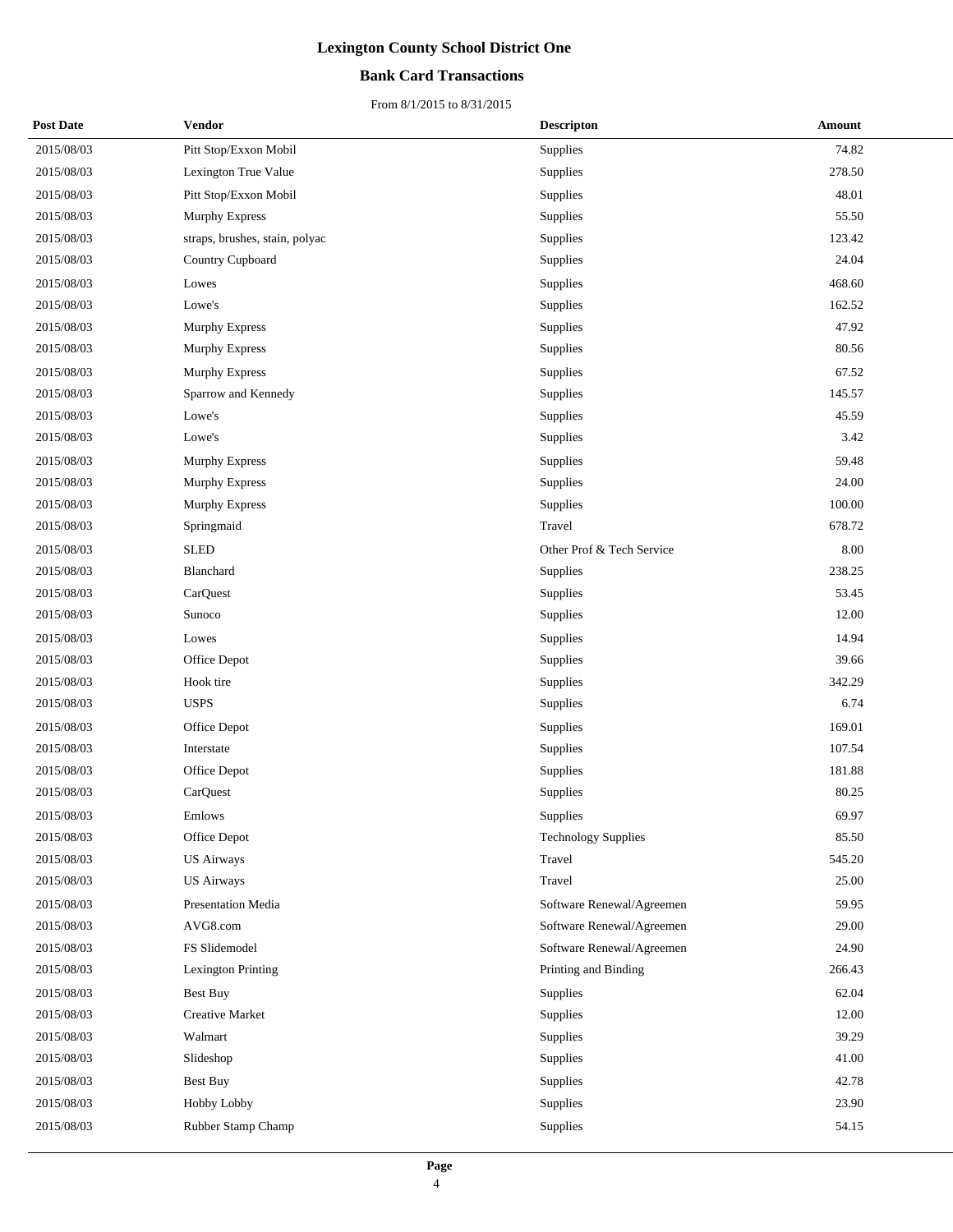### **Bank Card Transactions**

| <b>Post Date</b> | Vendor                        | <b>Descripton</b>         | Amount |
|------------------|-------------------------------|---------------------------|--------|
| 2015/08/03       | Office Depot                  | Supplies                  | 54.54  |
| 2015/08/03       | Ragan Communications          | Periodicals               | 219.00 |
| 2015/08/03       | Press Plus                    | Periodicals               | 8.95   |
| 2015/08/03       | Parker's of Lexington         | Other Objects             | 26.75  |
| 2015/08/03       | <b>Education Week</b>         | Advertising               | 395.00 |
| 2015/08/03       | Pennsylvania background check | Other Prof & Tech Service | 10.00  |
| 2015/08/03       | WalMart                       | Supplies                  | 8.15   |
| 2015/08/03       | Office Depot                  | Supplies                  | 52.04  |
| 2015/08/03       | Office Depot                  | Supplies                  | 45.13  |
| 2015/08/03       | Eventbrite                    | Dues and Fees             | 25.00  |
| 2015/08/03       | Eventbrite                    | Dues and Fees             | 75.00  |
| 2015/08/03       | Walmart                       | Other Objects             | 91.76  |
| 2015/08/03       | Fatz                          | Other Objects             | 61.73  |
| 2015/08/03       | Hyatt Place Atlanta           | Travel                    | 449.64 |
| 2015/08/03       | <b>HILTON</b>                 | Travel                    | 151.42 |
| 2015/08/03       | University of SC              | Travel                    | 125.00 |
| 2015/08/03       | Crowne Plaza                  | Travel                    | 454.44 |
| 2015/08/03       | Crowne Plaza                  | Travel                    | 302.96 |
| 2015/08/03       | Registration for SC Induction | Travel                    | 40.00  |
| 2015/08/03       | Hyatt Regency Greenville      | Travel                    | 501.54 |
| 2015/08/03       | Clemson University            | Travel                    | 500.00 |
| 2015/08/03       | Lowe's                        | Supplies                  | 87.16  |
| 2015/08/03       | Triangle Safe and Lock Inc    | Supplies                  | 79.18  |
| 2015/08/03       | Triangle Safe and Lock Inc    | Supplies                  | 7.28   |
| 2015/08/03       | Lowe's                        | Supplies                  | 2.56   |
| 2015/08/03       | Lowe's                        | Supplies                  | 82.35  |
| 2015/08/03       | Lowe's                        | Supplies                  | 16.90  |
| 2015/08/03       | Honeywell                     | Supplies                  | 151.31 |
| 2015/08/03       | Lowe's                        | Supplies                  | 17.38  |
| 2015/08/03       | <b>BI-LO</b>                  | Food                      | 12.45  |
| 2015/08/03       | CC Dickson                    | Supplies                  | 22.41  |
| 2015/08/03       | Ed Smith Lumber               | Supplies                  | 7.73   |
| 2015/08/03       | Tribles 24 G&E Parts          | Supplies                  | 46.74  |
| 2015/08/03       | CC Dickson                    | Supplies                  | 169.99 |
| 2015/08/03       | <b>United Refrigeration</b>   | Supplies                  | 17.62  |
| 2015/08/03       | CC Dickson                    | Supplies                  | 17.80  |
| 2015/08/03       | CC Dickson                    | Supplies                  | 49.86  |
| 2015/08/03       | CC Dickson                    | Supplies                  | 99.73  |
| 2015/08/03       | Dewey's Service Company       | Supplies                  | 43.20  |
| 2015/08/03       | United Refrigeration          | Supplies                  | 176.65 |
| 2015/08/03       | Lowe's                        | Supplies                  | 15.39  |
| 2015/08/03       | Lowe's                        | Supplies                  | 71.94  |
| 2015/08/03       | Lowe's                        | Supplies                  | 99.65  |
| 2015/08/03       | Electric Control and Supply   | Supplies                  | 115.56 |
| 2015/08/03       | Tractor Supply Co.            | Supplies                  | 16.64  |
|                  |                               |                           |        |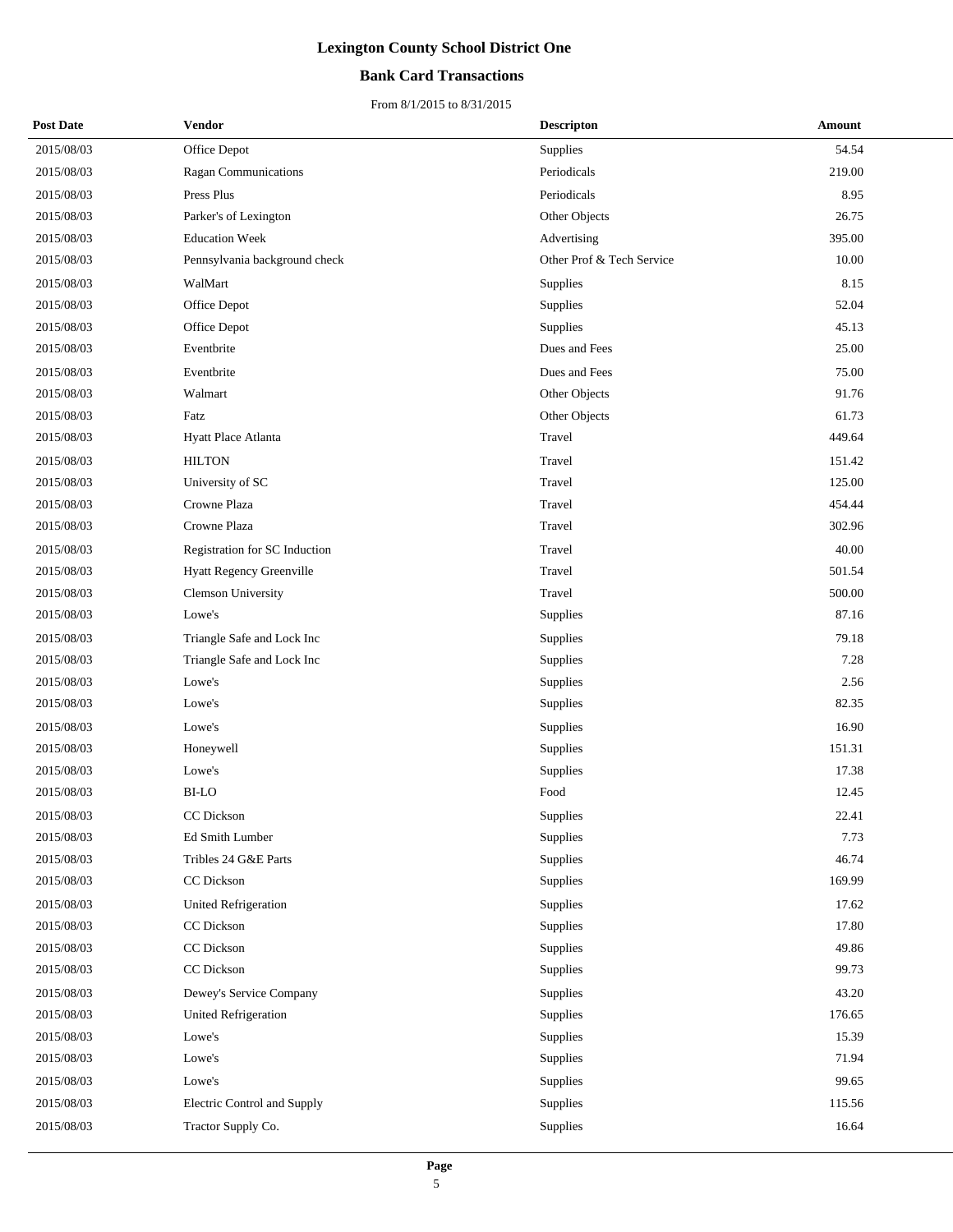### **Bank Card Transactions**

| <b>Post Date</b> | <b>Vendor</b>            | <b>Descripton</b> | Amount |
|------------------|--------------------------|-------------------|--------|
| 2015/08/03       | ETSY.com                 | Pupil Activity    | 45.75  |
| 2015/08/03       | Amazon                   | Pupil Activity    | 26.25  |
| 2015/08/03       | Amazon                   | Pupil Activity    | 26.25  |
| 2015/08/03       | Amazon.com               | Pupil Activity    | 27.00  |
| 2015/08/03       | Hobby Lobby              | Pupil Activity    | 110.07 |
| 2015/08/03       | Wal Mart                 | Pupil Activity    | 55.68  |
| 2015/08/03       | Amazon                   | Pupil Activity    | 79.65  |
| 2015/08/03       | Amazon                   | Pupil Activity    | 26.25  |
| 2015/08/03       | Amazon                   | Pupil Activity    | 26.24  |
| 2015/08/03       | Amazon                   | Pupil Activity    | 439.20 |
| 2015/08/03       | Jaypro                   | Pupil Activity    | 155.32 |
| 2015/08/03       | HUDL.COM                 | Pupil Activity    | 800.00 |
| 2015/08/03       | SPORTSDECALS.COM         | Pupil Activity    | 8.78   |
| 2015/08/03       | SPORTSDECALS.COM         | Pupil Activity    | 570.26 |
| 2015/08/03       | Marriott Greensboro, NC  | Pupil Activity    | 281.55 |
| 2015/08/04       | Amazon                   | Supplies          | 99.87  |
| 2015/08/04       | HIGHWATER CLAYS          | Supplies          | 410.80 |
| 2015/08/04       | Kingston Plantation      | Supplies          | 8.51   |
| 2015/08/04       | Amazon                   | Supplies          | 36.94  |
| 2015/08/04       | <b>Signs Direct</b>      | Supplies          | 158.51 |
| 2015/08/04       | Amazon                   | Supplies          | 131.64 |
| 2015/08/04       | <b>American Airlines</b> | Travel            | 522.20 |
| 2015/08/04       | <b>American Airlines</b> | Travel            | 494.19 |
| 2015/08/04       | The State Newspaper      | Supplies          | 125.79 |
| 2015/08/04       | Amazon.com               | Supplies          | 19.68  |
| 2015/08/04       | Amazon.com               | Supplies          | 41.08  |
| 2015/08/04       | Amazon.com               | Supplies          | 56.93  |
| 2015/08/04       | Amazon.com               | Supplies          | 44.69  |
| 2015/08/04       | Amazon.com               | Supplies          | 62.48  |
| 2015/08/04       | Amazon.com               | Supplies          | 8.99   |
| 2015/08/04       | Amazon.com               | Supplies          | 8.99   |
| 2015/08/04       | Amazon.com               | Supplies          | 8.99   |
| 2015/08/04       | Amazon.com               | Supplies          | 8.99   |
| 2015/08/04       | Amazon.com               | Supplies          | 8.99   |
| 2015/08/04       | Amazon.com               | Supplies          | 8.99   |
| 2015/08/04       | Amazon.com               | Supplies          | 8.99   |
| 2015/08/04       | Amazon.com               | Supplies          | 8.99   |
| 2015/08/04       | Amazon.com               | Supplies          | 8.99   |
| 2015/08/04       | Amazon.com               | Supplies          | 8.99   |
| 2015/08/04       | Amazon.com               | Supplies          | 8.99   |
| 2015/08/04       | Amazon.com               | Supplies          | 8.99   |
| 2015/08/04       | Amazon.com               | Supplies          | 8.99   |
| 2015/08/04       | Amazon.com               | Supplies          | 887.19 |
| 2015/08/04       | Amazon.com               | Supplies          | 8.99   |
| 2015/08/04       | Amazon.com               | Supplies          | 8.99   |
|                  |                          |                   |        |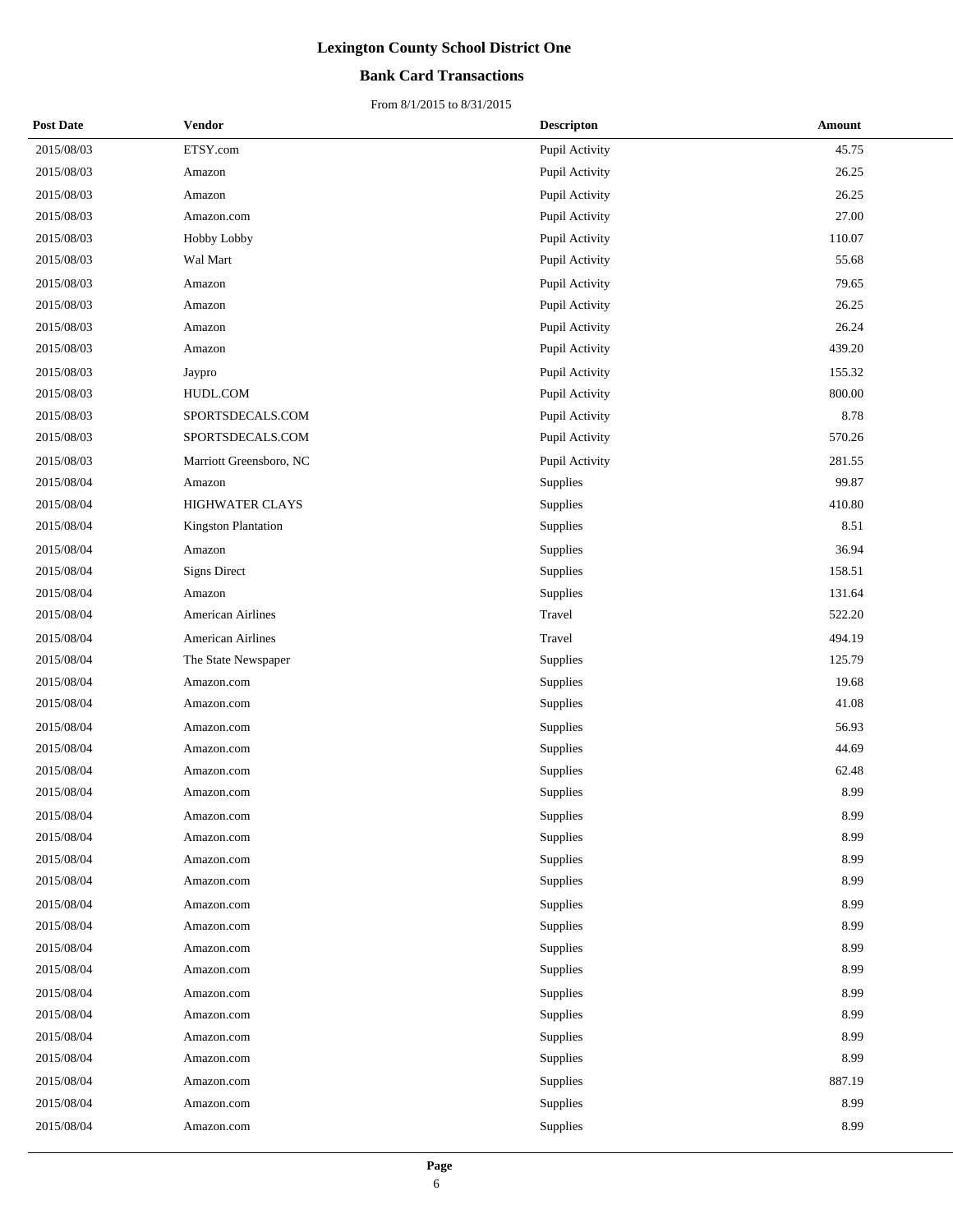### **Bank Card Transactions**

| <b>Post Date</b> | Vendor                        | <b>Descripton</b>          | Amount |
|------------------|-------------------------------|----------------------------|--------|
| 2015/08/04       | Amazon.com                    | Supplies                   | 8.99   |
| 2015/08/04       | Amazon.com                    | Supplies                   | 8.99   |
| 2015/08/04       | Amazon.com                    | Supplies                   | 8.99   |
| 2015/08/04       | Amazon.com                    | Supplies                   | 8.99   |
| 2015/08/04       | Amazon.com                    | Supplies                   | 8.99   |
| 2015/08/04       | Amazon.com                    | Supplies                   | 8.99   |
| 2015/08/04       | Amazon.com                    | Supplies                   | 8.99   |
| 2015/08/04       | Amazon.com                    | Supplies                   | 8.99   |
| 2015/08/04       | Amazon.com                    | Supplies                   | 8.99   |
| 2015/08/04       | Amazon.com                    | Supplies                   | 8.99   |
| 2015/08/04       | Amazon.com                    | Supplies                   | 8.99   |
| 2015/08/04       | Amazon.com                    | Supplies                   | 8.99   |
| 2015/08/04       | Amazon.com                    | Supplies                   | 8.99   |
| 2015/08/04       | Amazon.com                    | Supplies                   | 8.99   |
| 2015/08/04       | Amazon.com                    | Supplies                   | 8.99   |
| 2015/08/04       | Amazon.com                    | Supplies                   | 8.99   |
| 2015/08/04       | Amazon.com                    | Supplies                   | 8.99   |
| 2015/08/04       | Amazon.com                    | Supplies                   | 8.99   |
| 2015/08/04       | Dreamstime                    | <b>Technology Supplies</b> | 39.00  |
| 2015/08/04       | J.W. Pepper                   | Supplies                   | 25.00  |
| 2015/08/04       | 4 Imprint                     | Supplies                   | 382.36 |
| 2015/08/04       | <b>SYMBALOO</b>               | Software Renewal/Agreemen  | 35.00  |
| 2015/08/04       | <b>SYMBALOO</b>               | Software Renewal/Agreemen  | 35.00  |
| 2015/08/04       | <b>SYMBALOO</b>               | Software Renewal/Agreemen  | 35.00  |
| 2015/08/04       | <b>SYMBALOO</b>               | Software Renewal/Agreemen  | 35.00  |
| 2015/08/04       | Southern Regional Educ Bd     | Travel                     | 400.00 |
| 2015/08/04       | <b>Homewood Suites</b>        | Travel                     | 353.26 |
| 2015/08/04       | Atlanta Marriott Marquis      | Travel                     | 224.24 |
| 2015/08/04       | Postal Express                | Supplies                   | 9.80   |
| 2015/08/04       | Levenger                      | Supplies                   | 324.39 |
| 2015/08/04       | Levenger                      | Supplies                   | 38.72  |
| 2015/08/04       | CVS/Pharmacy                  | Supplies                   | 13.88  |
| 2015/08/04       | Dell                          | Supplies                   | 49.09  |
| 2015/08/04       | <b>US Airways</b>             | Travel                     | 819.70 |
| 2015/08/04       | Fairfield Inn                 | Travel                     | 257.04 |
| 2015/08/04       | Enterprise                    | Travel                     | 554.54 |
| 2015/08/04       | Michaels                      | Supplies                   | 18.18  |
| 2015/08/04       | HomeGoods                     | Supplies                   | 42.79  |
| 2015/08/04       | <b>Staples</b>                | Supplies                   | 54.01  |
| 2015/08/04       | Kirklands                     | Supplies                   | 74.87  |
| 2015/08/04       | Kirklands                     | Supplies                   | 21.39  |
| 2015/08/04       | <b>Educational Wonderland</b> | Supplies                   | 89.42  |
| 2015/08/04       | Kohls                         | Supplies                   | 24.59  |
| 2015/08/04       | <b>SMITH &amp; JONES</b>      | Supplies                   | 9.58   |
| 2015/08/04       | KANGAROO EXPRESS              | Supplies                   | 38.96  |
|                  |                               |                            |        |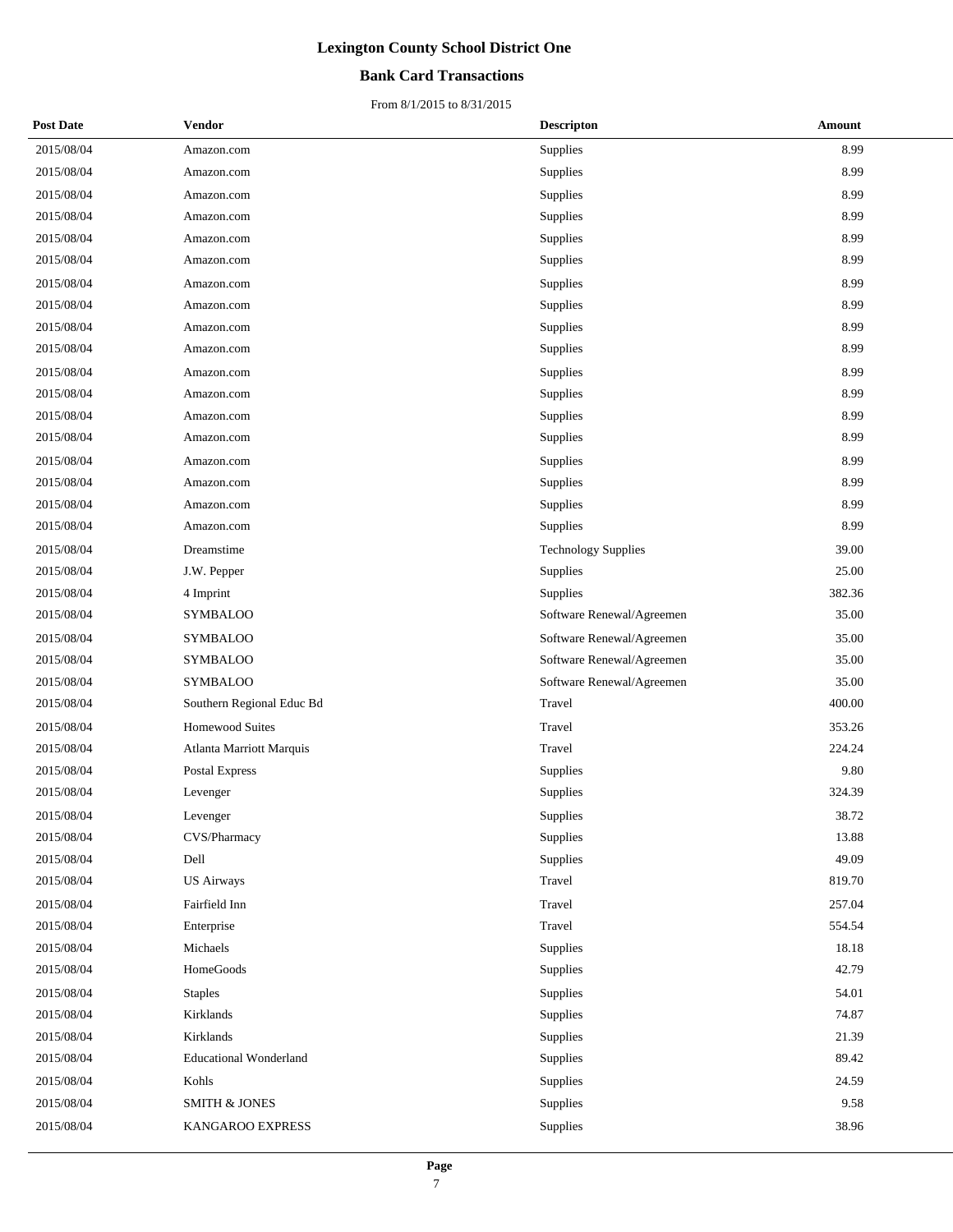### **Bank Card Transactions**

| <b>Post Date</b> | Vendor                         | <b>Descripton</b>         | Amount   |
|------------------|--------------------------------|---------------------------|----------|
| 2015/08/04       | <b>SMITH &amp; JONES</b>       | Supplies                  | 95.31    |
| 2015/08/04       | LOWE'S                         | Supplies                  | 109.46   |
| 2015/08/04       | Walker Hardware                | Supplies                  | 15.85    |
| 2015/08/04       | Hand Dryers and More           | Supplies                  | 77.68    |
| 2015/08/04       | Lowes                          | Supplies                  | 52.11    |
| 2015/08/04       | Kangaroo                       | Supplies                  | 45.65    |
| 2015/08/04       | Lowe's                         | Supplies                  | 31.97    |
| 2015/08/04       | S-Mart                         | Supplies                  | 30.19    |
| 2015/08/04       | WP law                         | Supplies                  | 63.26    |
| 2015/08/04       | Murphy Express                 | Supplies                  | 27.96    |
| 2015/08/04       | Loves                          | Supplies                  | 49.06    |
| 2015/08/04       | Loves                          | Supplies                  | 44.52    |
| 2015/08/04       | Lowes                          | Supplies                  | 65.13    |
| 2015/08/04       | Lowes                          | Supplies                  | 51.62    |
| 2015/08/04       | Amazon                         | Supplies                  | 16.98    |
| 2015/08/04       | WM Supercenter                 | Other Objects             | 116.81   |
| 2015/08/04       | Hyatt Regency Greenville       | Travel                    | 519.54   |
| 2015/08/04       | Embassy Suites Kingston Planta | Travel                    | 1,095.57 |
| 2015/08/04       | Embassy Suites Kingston Planta | Travel                    | 1,095.57 |
| 2015/08/04       | Marriott Marquis Atlanta       | Travel                    | 568.32   |
| 2015/08/04       | Learning Wrap-ups              | Pupil Activity            | 651.90   |
| 2015/08/04       | <b>CURRICULUM ASSOCIATES</b>   | Pupil Activity            | 236.52   |
| 2015/08/04       | ESP - 1ST GRADE                | Pupil Activity            | 331.03   |
| 2015/08/04       | Rainbow Resource               | Pupil Activity            | 294.00   |
| 2015/08/04       | Lowes                          | Pupil Activity            | 308.87   |
| 2015/08/04       | Amazon.com                     | Pupil Activity            | 155.35   |
| 2015/08/04       | Walmart                        | Pupil Activity            | 92.41    |
| 2015/08/04       | Amazon.com                     | Pupil Activity            | 39.93    |
| 2015/08/04       | Office Depot                   | Pupil Activity            | 24.25    |
| 2015/08/04       | Office Depot                   | Pupil Activity            | 32.59    |
| 2015/08/04       | <b>Finance Charge</b>          | Pupil Activity            | 26.53    |
| 2015/08/04       | <b>Batteries Plus</b>          | Pupil Activity            | 61.63    |
| 2015/08/04       | <b>Tractor Supply</b>          | Pupil Activity            | 69.54    |
| 2015/08/04       | WM Supercenter                 | Other Objects             | 81.15    |
| 2015/08/05       | Office Depot                   | Supplies                  | 106.41   |
| 2015/08/05       | Target                         | Supplies                  | 12.83    |
| 2015/08/05       | <b>Pine Press Printing</b>     | Printing and Binding      | 54.91    |
| 2015/08/05       | Amazon.Com                     | Supplies                  | 119.94   |
| 2015/08/05       | Amazon.Com                     | Supplies                  | 125.18   |
| 2015/08/05       | Amazon.Com                     | Supplies                  | 19.99    |
| 2015/08/05       | Rain Games USA                 | Supplies                  | 325.53   |
| 2015/08/05       | Walmart                        | Supplies                  | 202.23   |
| 2015/08/05       | Gallups Strengths Center Team  | Software Renewal/Agreemen | 149.85   |
| 2015/08/05       | Walmart                        | Supplies                  | 179.98   |
| 2015/08/05       | <b>Staples</b>                 | Supplies                  | 138.57   |
|                  |                                |                           |          |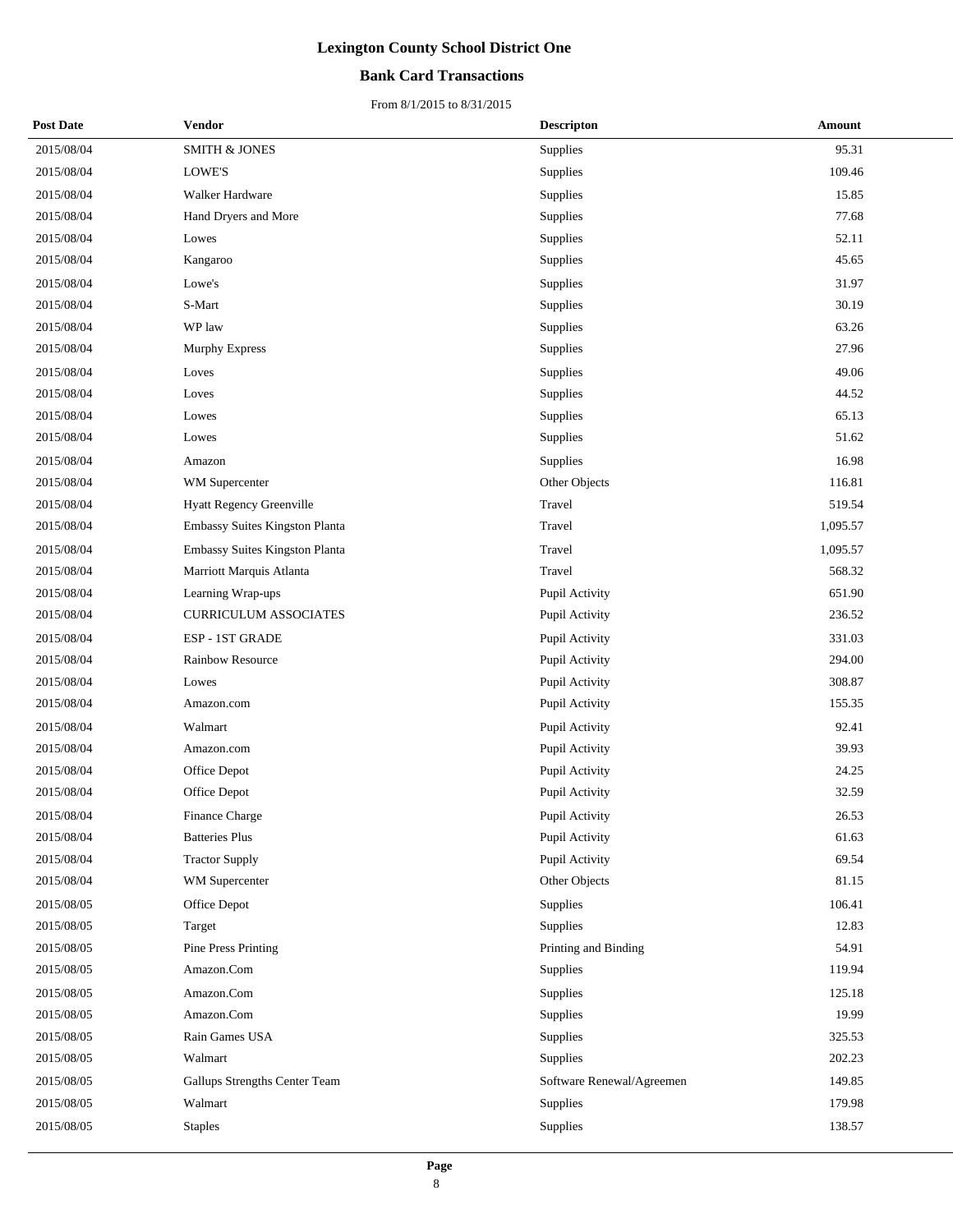### **Bank Card Transactions**

| <b>Post Date</b> | Vendor                     | <b>Descripton</b>    | Amount   |
|------------------|----------------------------|----------------------|----------|
| 2015/08/05       | Walmart                    | Supplies             | 248.99   |
| 2015/08/05       | Walmart                    | Supplies             | 224.44   |
| 2015/08/05       | Lowe's                     | Supplies             | 47.02    |
| 2015/08/05       | HERMITAGE ART              | Supplies             | 58.60    |
| 2015/08/05       | Office Depot               | Supplies             | 66.69    |
| 2015/08/05       | Hyatt Regency Hotel        | Travel               | 12.00    |
| 2015/08/05       | <b>Converse College</b>    | Travel               | 170.00   |
| 2015/08/05       | Holiday Inn Express        | Travel               | 123.87   |
| 2015/08/05       | Delta Air/US Airways       | Travel               | 2,012.10 |
| 2015/08/05       | Expedia/US Airways         | Travel               | 1,018.68 |
| 2015/08/05       | <b>Hyatt Regency Hotel</b> | Travel               | 140.26   |
| 2015/08/05       | Hyatt Regency Hotel        | Travel               | 12.00    |
| 2015/08/05       | Good Time Attractions      | Supplies             | 23.20    |
| 2015/08/05       | School Health              | Supplies             | 138.75   |
| 2015/08/05       | Heartsmart.com             | Supplies             | 193.00   |
| 2015/08/05       | Pine Press Printing        | Printing and Binding | 257.51   |
| 2015/08/05       | Office Depot               | Supplies             | 32.40    |
| 2015/08/05       | Learning Forward           | Supplies             | 56.50    |
| 2015/08/05       | Office Depot               | Supplies             | 90.94    |
| 2015/08/05       | Dell                       | Supplies             | 21.39    |
| 2015/08/05       | Walmart                    | Supplies             | 28.40    |
| 2015/08/05       | Pine Press                 | Supplies             | 137.42   |
| 2015/08/05       | Amazon                     | Supplies             | 107.69   |
| 2015/08/05       | Learning Forward           | Supplies             | 56.50    |
| 2015/08/05       | Walmart                    | Supplies             | 10.93    |
| 2015/08/05       | <b>SCASL</b>               | Dues and Fees        | 50.00    |
| 2015/08/05       | Publix                     | Other Objects        | 8.97     |
| 2015/08/05       | Zoe's                      | Other Objects        | 102.69   |
| 2015/08/05       | Walmart                    | Supplies             | 42.52    |
| 2015/08/05       | Antai Gourmet Asian        | Other Objects        | 60.46    |
| 2015/08/05       | <b>USPS</b>                | Supplies             | 6.74     |
| 2015/08/05       | <b>Ultimate Office</b>     | Supplies             | 217.85   |
| 2015/08/05       | MARINA INN GRANDE DUNES    | Travel               | 793.53   |
| 2015/08/05       | Gilbert Post Office        | Supplies             | 186.29   |
| 2015/08/05       | Office Depot               | Supplies             | 143.36   |
| 2015/08/05       | Amazon.Com                 | Supplies             | 30.99    |
| 2015/08/05       | Lexington Post Office      | Supplies             | 105.40   |
| 2015/08/05       | Dollar General             | Supplies             | 3.21     |
| 2015/08/05       | Lowe's                     | Supplies             | 44.82    |
| 2015/08/05       | Shell                      | Supplies             | 26.28    |
| 2015/08/05       | Walker Hardware            | Supplies             | 6.23     |
| 2015/08/05       | WW Grainger                | Supplies             | 254.36   |
| 2015/08/05       | Uline                      | Supplies             | 141.00   |
| 2015/08/05       | THE HOME DEPOT             | Supplies             | 25.64    |
| 2015/08/05       | LOWES #01066               | Supplies             | 8.00     |
|                  |                            |                      |          |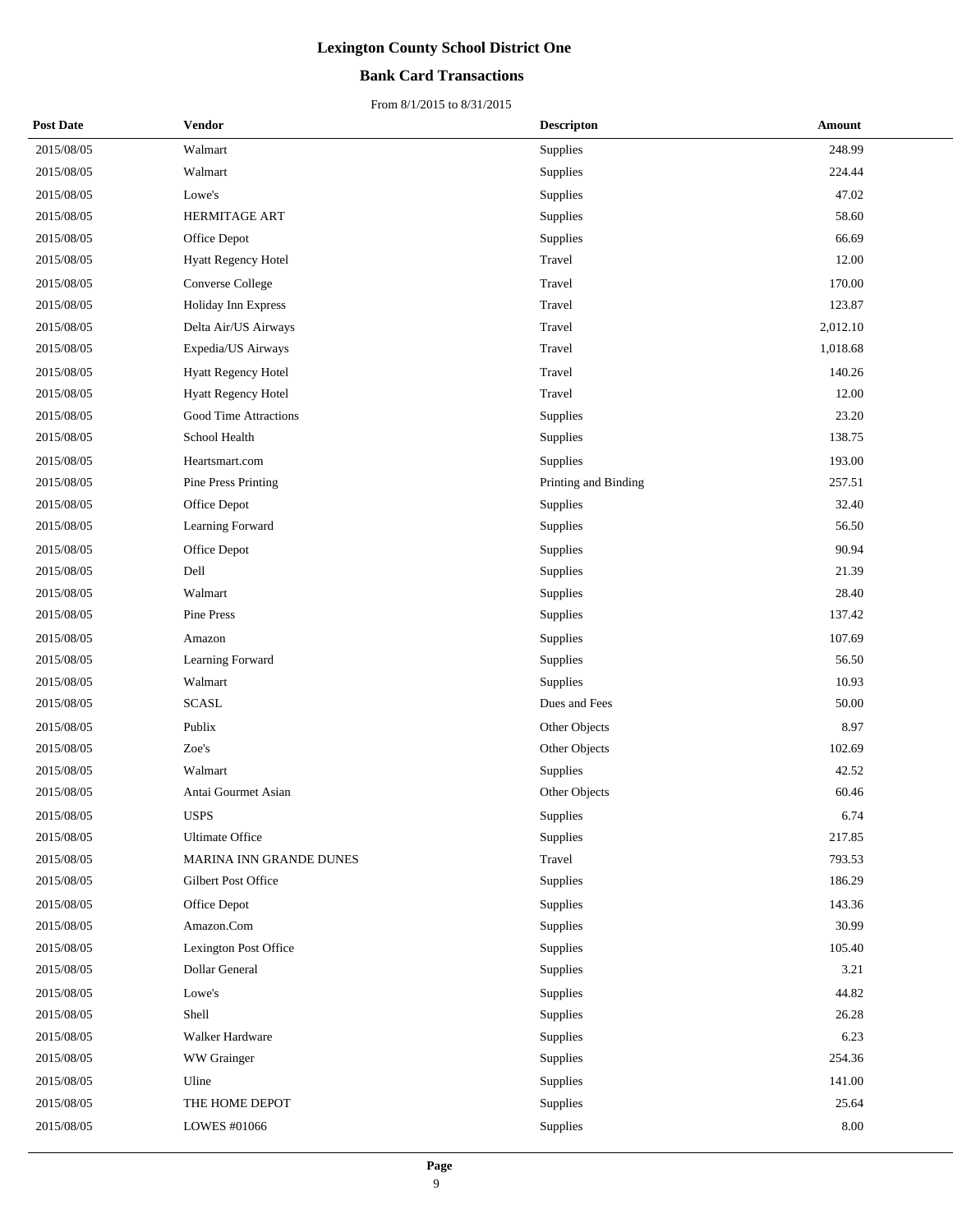### **Bank Card Transactions**

| <b>Post Date</b> | Vendor                   | <b>Descripton</b>           | Amount |
|------------------|--------------------------|-----------------------------|--------|
| 2015/08/05       | TRACTOR-SUPPLY-CO        | Supplies                    | 9.62   |
| 2015/08/05       | LOWES #01066             | Supplies                    | 26.69  |
| 2015/08/05       | SHELL OIL                | Supplies                    | 37.00  |
| 2015/08/05       | Derricks Service Center  | Supplies                    | 29.50  |
| 2015/08/05       | Derricks Service Center  | Supplies                    | 42.00  |
| 2015/08/05       | B&H                      | Supplies                    | 93.90  |
| 2015/08/05       | Pitt Stop                | Supplies                    | 23.00  |
| 2015/08/05       | Pitt Stop                | Supplies                    | 33.59  |
| 2015/08/05       | Shell                    | Supplies                    | 57.00  |
| 2015/08/05       | Pitt Stop                | Supplies                    | 33.59  |
| 2015/08/05       | Pinestraw Place          | Supplies                    | 199.90 |
| 2015/08/05       | Murphy Express           | Supplies                    | 31.30  |
| 2015/08/05       | Lowe's                   | Supplies                    | 177.64 |
| 2015/08/05       | Lowe's                   | Supplies                    | 151.77 |
| 2015/08/05       | Lowe's                   | Supplies                    | 97.13  |
| 2015/08/05       | Smith & Jones            | Supplies                    | 63.55  |
| 2015/08/05       | S-Mart Murphy            | Supplies                    | 30.54  |
| 2015/08/05       | Regal Columbiana         | Pupil Transportation        | 44.00  |
| 2015/08/05       | JC Lexington Bowl        | <b>Pupil Transportation</b> | 245.00 |
| 2015/08/05       | Shumpert's               | Supplies                    | 10.91  |
| 2015/08/05       | Family Dollar            | Supplies                    | 43.07  |
| 2015/08/05       | <b>CVS</b>               | Supplies                    | 28.00  |
| 2015/08/05       | <b>Oriental Trading</b>  | Supplies                    | 151.04 |
| 2015/08/05       | Office Depot             | Supplies                    | 348.15 |
| 2015/08/05       | Holiday Inn Express      | Travel                      | 486.59 |
| 2015/08/05       | THE CREATIVE APPLE CHICO | Pupil Activity              | 22.04  |
| 2015/08/05       | <b>RI</b> Plastics       | Pupil Activity              | 55.15  |
| 2015/08/05       | <b>Collins Flags</b>     | Pupil Activity              | 105.00 |
| 2015/08/05       | Wired Magazine           | Pupil Activity              | 26.74  |
| 2015/08/05       | Shell Oil                | Pupil Activity              | 51.00  |
| 2015/08/05       | Pops                     | Pupil Activity              | 30.00  |
| 2015/08/05       | Hardee's                 | Pupil Activity              | 68.61  |
| 2015/08/05       | Hardee's                 | Pupil Activity              | 77.18  |
| 2015/08/05       | Hardee's                 | Pupil Activity              | 83.55  |
| 2015/08/05       | Hardee's                 | Pupil Activity              | 68.61  |
| 2015/08/05       | Derrick's Service Center | Pupil Activity              | 31.00  |
| 2015/08/05       | Kevin Dresser Camps      | Pupil Activity              | 190.00 |
| 2015/08/05       | Dick Pond Athletics      | Pupil Activity              | 166.90 |
| 2015/08/05       | D&W Sportswear           | Pupil Activity              | 243.55 |
| 2015/08/05       | Food Lion                | Pupil Activity              | 8.19   |
| 2015/08/07       | <b>Staples</b>           | Supplies                    | 65.23  |
| 2015/08/07       | Amazon.com               | Supplies                    | 23.96  |
| 2015/08/07       | Office Depot             | Supplies                    | 91.82  |
| 2015/08/07       | Office Depot             | Supplies                    | 67.04  |
| 2015/08/07       | Amazon.com               | Supplies                    | 134.55 |
|                  |                          |                             |        |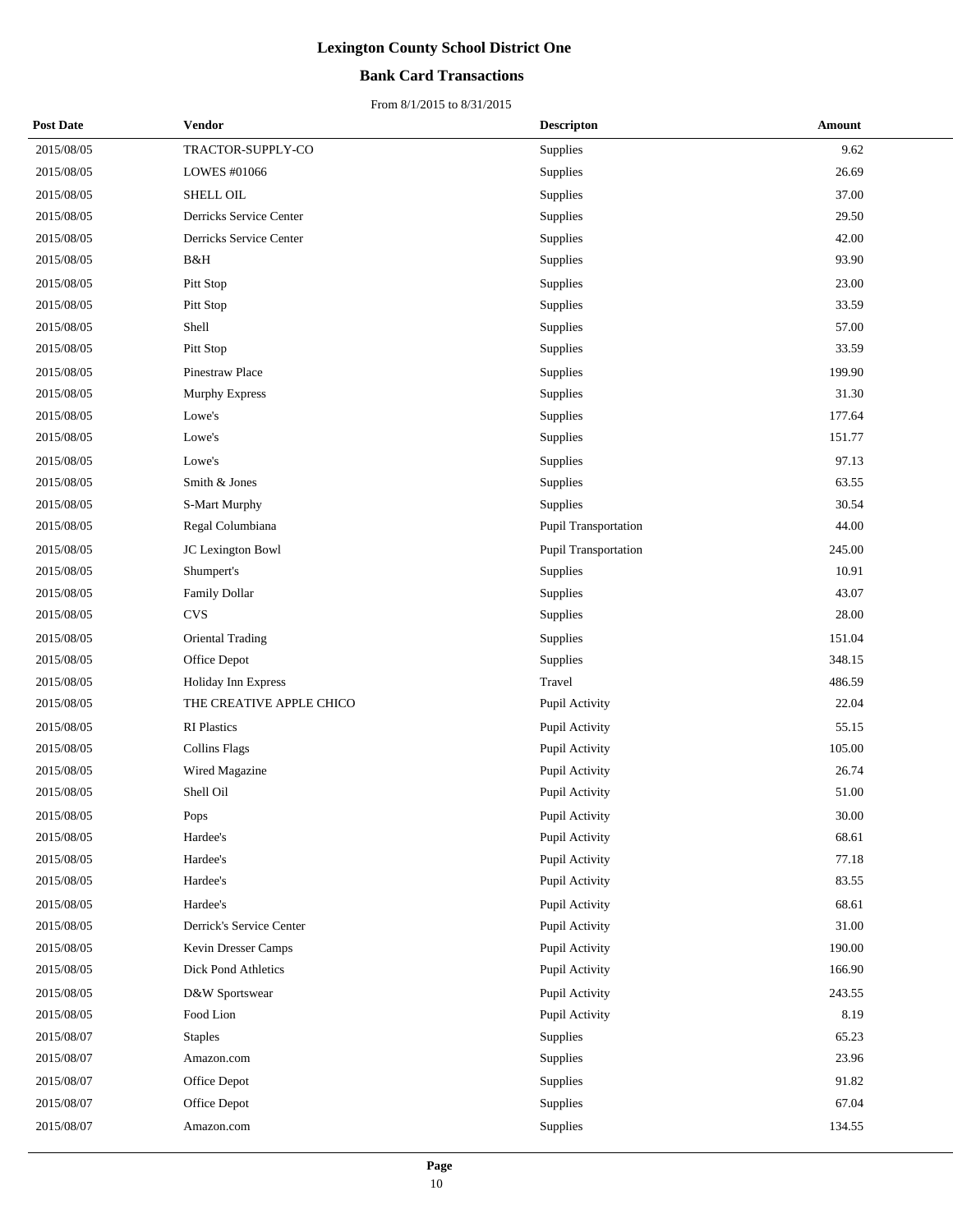### **Bank Card Transactions**

| <b>Post Date</b> | <b>Vendor</b>                  | <b>Descripton</b>          | Amount   |
|------------------|--------------------------------|----------------------------|----------|
| 2015/08/07       | Music in Motion                | Supplies                   | 84.95    |
| 2015/08/07       | Rochester 100 Inc              | Supplies                   | 270.25   |
| 2015/08/07       | Amazon.com                     | Supplies                   | 84.73    |
| 2015/08/07       | Amazon.com                     | Supplies                   | 9.97     |
| 2015/08/07       | Amazon.com                     | Supplies                   | 67.98    |
| 2015/08/07       | Office Depot                   | <b>Technology Supplies</b> | 106.99   |
| 2015/08/07       | William Macgill & Co           | Supplies                   | 312.60   |
| 2015/08/07       | WW Grainger                    | <b>Supplies</b>            | 8.09     |
| 2015/08/07       | Smith and Jones                | Supplies                   | 20.93    |
| 2015/08/07       | Lowes                          | Supplies                   | 148.69   |
| 2015/08/07       | Lowes                          | Supplies                   | 61.10    |
| 2015/08/07       | Home Depot                     | Supplies                   | 221.30   |
| 2015/08/07       | Bissell.com                    | Supplies                   | 26.55    |
| 2015/08/07       | <b>USPS</b>                    | Pupil Activity             | 344.85   |
| 2015/08/11       | Finance charge                 | Other Objects              | 12.92    |
| 2015/08/11       | Late Fee                       | Other Objects              | 35.00    |
| 2015/08/11       | Leitner Sewing                 | Repairs and Maintenance    | 95.00    |
| 2015/08/11       | Office Depot                   | Supplies                   | 314.53   |
| 2015/08/11       | Amazon                         | Supplies                   | 1,085.68 |
| 2015/08/11       | Amazon                         | Supplies                   | 298.22   |
| 2015/08/11       | Amaxon                         | Supplies                   | 95.80    |
| 2015/08/11       | Amazon                         | Supplies                   | 684.38   |
| 2015/08/11       | Amazon                         | Supplies                   | 127.74   |
| 2015/08/17       | <b>Dropbox</b>                 | Software Renewal/Agreemen  | 99.00    |
| 2015/08/17       | <b>Dropbox</b>                 | Software Renewal/Agreemen  | 99.00    |
| 2015/08/17       | Pine Press Printing            | Supplies                   | 378.18   |
| 2015/08/17       | Lander University              | Travel                     | 50.00    |
| 2015/08/17       | The State Newspaper            | Supplies                   | 120.64   |
| 2015/08/17       | Office Depot                   | Supplies                   | 275.13   |
| 2015/08/17       | Office Depot                   | Supplies                   | 19.20    |
| 2015/08/17       | Marriott Tucson Starr Pass Rep | Travel                     | 315.50   |
| 2015/08/28       | WM SUPERCENTER #881            | Supplies                   | 30.94    |
| 2015/08/28       | AMAZON.COM AMZN.COM/BILL       | Supplies                   | 49.77    |
| 2015/08/28       | AMAZON.COM AMZN.COM/BILL       | Supplies                   | 134.76   |
| 2015/08/28       | AMAZON.COM AMZN.COM/BILL       | Supplies                   | 94.35    |
| 2015/08/28       | Michael's                      | Supplies                   | 100.79   |
| 2015/08/28       | Monoprice                      | Supplies                   | 408.89   |
| 2015/08/28       | Office Depot                   | Supplies                   | 150.47   |
| 2015/08/28       | Cable & Connections            | Supplies                   | 57.68    |
| 2015/08/28       | Office Depot                   | Supplies                   | 86.25    |
| 2015/08/28       | Office Depot                   | Supplies                   | 27.57    |
| 2015/08/28       | Walmart                        | Supplies                   | 86.97    |
| 2015/08/28       | Office Depot                   | Supplies                   | 19.04    |
| 2015/08/28       | Laminator.Com                  | Supplies                   | 379.84   |
| 2015/08/28       | Power of ICU                   | Supplies                   | 44.80    |
|                  |                                |                            |          |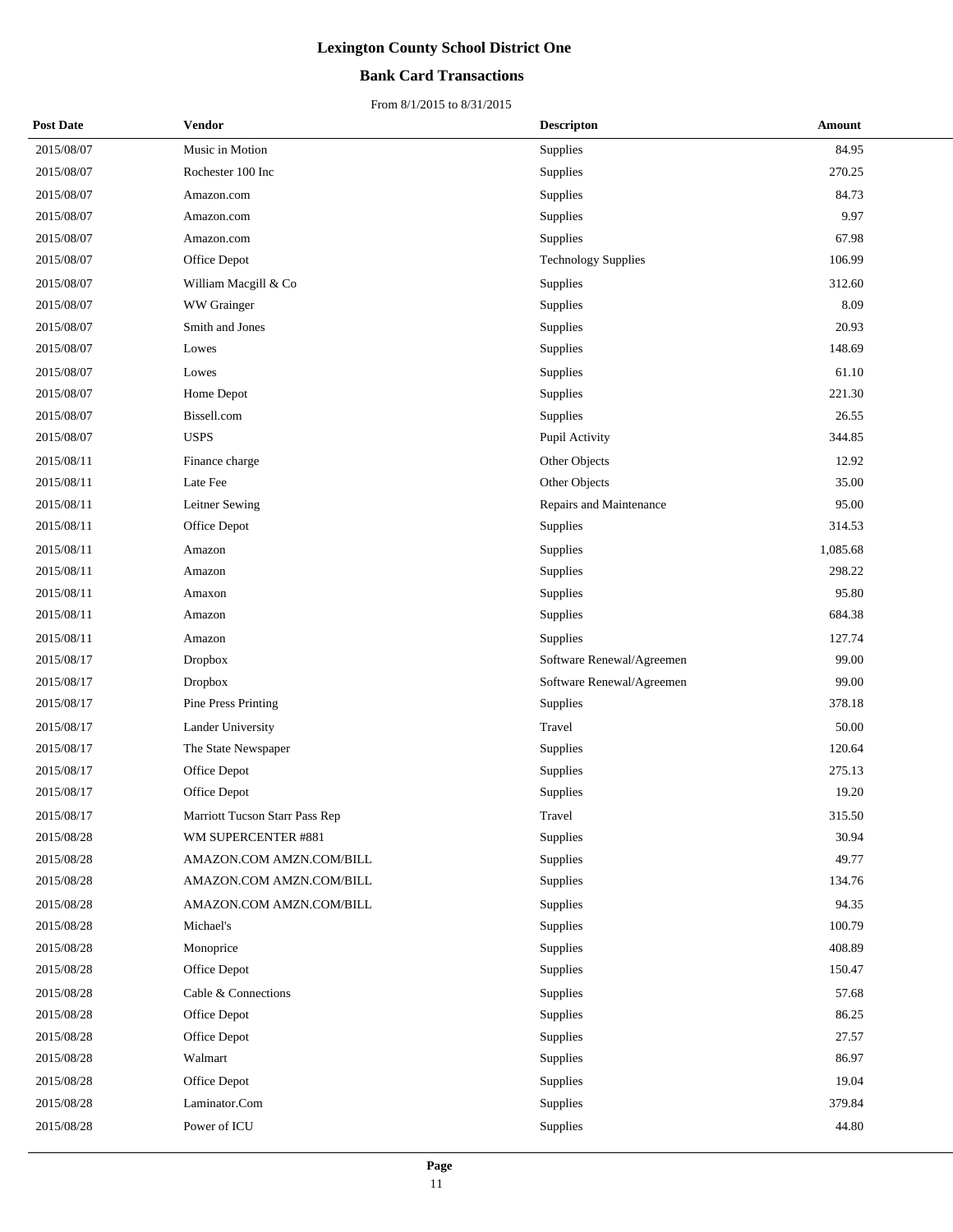### **Bank Card Transactions**

| <b>Post Date</b> | Vendor                     | <b>Descripton</b>                | Amount |  |
|------------------|----------------------------|----------------------------------|--------|--|
| 2015/08/28       | <b>MPM School Supplies</b> | Supplies                         | 60.30  |  |
| 2015/08/28       | Dollar General             | Supplies                         | 137.76 |  |
| 2015/08/28       | Office Depot               | Supplies                         | 49.20  |  |
| 2015/08/28       | 4Imprint                   | Supplies                         | 362.62 |  |
| 2015/08/28       | Plank Rd Publishing        | Supplies                         | 67.90  |  |
| 2015/08/28       | Victoria Supply            | Supplies                         | 195.00 |  |
| 2015/08/28       | Amazon                     | Supplies                         | 56.21  |  |
| 2015/08/28       | Precision Roller           | Supplies                         | 52.10  |  |
| 2015/08/28       | Trophy and Awards          | Supplies                         | 11.77  |  |
| 2015/08/28       | Walmart                    | Supplies                         | 114.53 |  |
| 2015/08/28       | Hertz Rent A Car           | Pupil Transportation-Inst        | 471.93 |  |
| 2015/08/28       | Enterprise Rent a Car      | <b>Pupil Transportation-Inst</b> | 427.34 |  |
| 2015/08/28       | Hampton Inn                | Travel                           | 577.61 |  |
| 2015/08/28       | Todd and Moore             | Supplies                         | 43.09  |  |
| 2015/08/28       | <b>Family Dollar</b>       | Supplies                         | 10.70  |  |
| 2015/08/28       | Exxon Mobil                | Travel                           | 16.23  |  |
| 2015/08/28       | Texaco                     | Travel                           | 37.00  |  |
| 2015/08/28       | Raceway                    | Travel                           | 14.45  |  |
| 2015/08/28       | Enterprise Rent A Car      | Travel                           | 248.51 |  |
| 2015/08/28       | Marriott                   | Travel                           | 603.32 |  |
| 2015/08/28       | Lowe's                     | Supplies-Maintenace              | 23.83  |  |
| 2015/08/28       | Home Depot                 | Supplies-Maintenace              | 11.74  |  |
| 2015/08/28       | Preferred Pump             | Supplies-Maintenace              | 29.44  |  |
| 2015/08/28       | Ferguson                   | Supplies-Maintenace              | 5.89   |  |
| 2015/08/28       | City Electric              | Supplies-Maintenace              | 122.09 |  |
| 2015/08/28       | City Electric              | Supplies-Maintenace              | 331.73 |  |
| 2015/08/28       | <b>Batteries Plus</b>      | Supplies-Maintenace              | 663.40 |  |
| 2015/08/28       | City Electric              | Supplies-Maintenace              | 12.24  |  |
| 2015/08/28       | Lowe's                     | Supplies-Maintenace              | 20.82  |  |
| 2015/08/28       | Lowe's                     | Supplies-Maintenace              | 137.73 |  |
| 2015/08/28       | Lowe's                     | Supplies-Maintenace              | 65.81  |  |
| 2015/08/28       | Precision Fire Solutions   | Supplies-Maintenace              | 152.80 |  |
| 2015/08/28       | Lowe's                     | Supplies-Maintenace              | 7.58   |  |
| 2015/08/28       | Lowe's                     | Supplies                         | 6.38   |  |
| 2015/08/28       | Lowe's                     | Supplies                         | 23.65  |  |
| 2015/08/28       | Lowe's                     | Supplies                         | 65.12  |  |
| 2015/08/28       | Carolina Power Equipment   | Supplies                         | 73.35  |  |
| 2015/08/28       | Lowe's                     | Supplies                         | 225.62 |  |
| 2015/08/28       | Speedway                   | Supplies                         | 29.00  |  |
| 2015/08/28       | Traingle Safe and Lock     | Supplies                         | 8.56   |  |
| 2015/08/28       | Amazon                     | Supplies                         | 393.17 |  |
| 2015/08/28       | Lowe's                     | Supplies                         | 38.46  |  |
| 2015/08/28       | Graybar                    | Supplies-Maintenace              | 87.06  |  |
| 2015/08/28       | Home Depot                 | Supplies-Maintenace              | 75.22  |  |
| 2015/08/28       | Derrick's Service          | Supplies                         | 36.46  |  |
|                  |                            |                                  |        |  |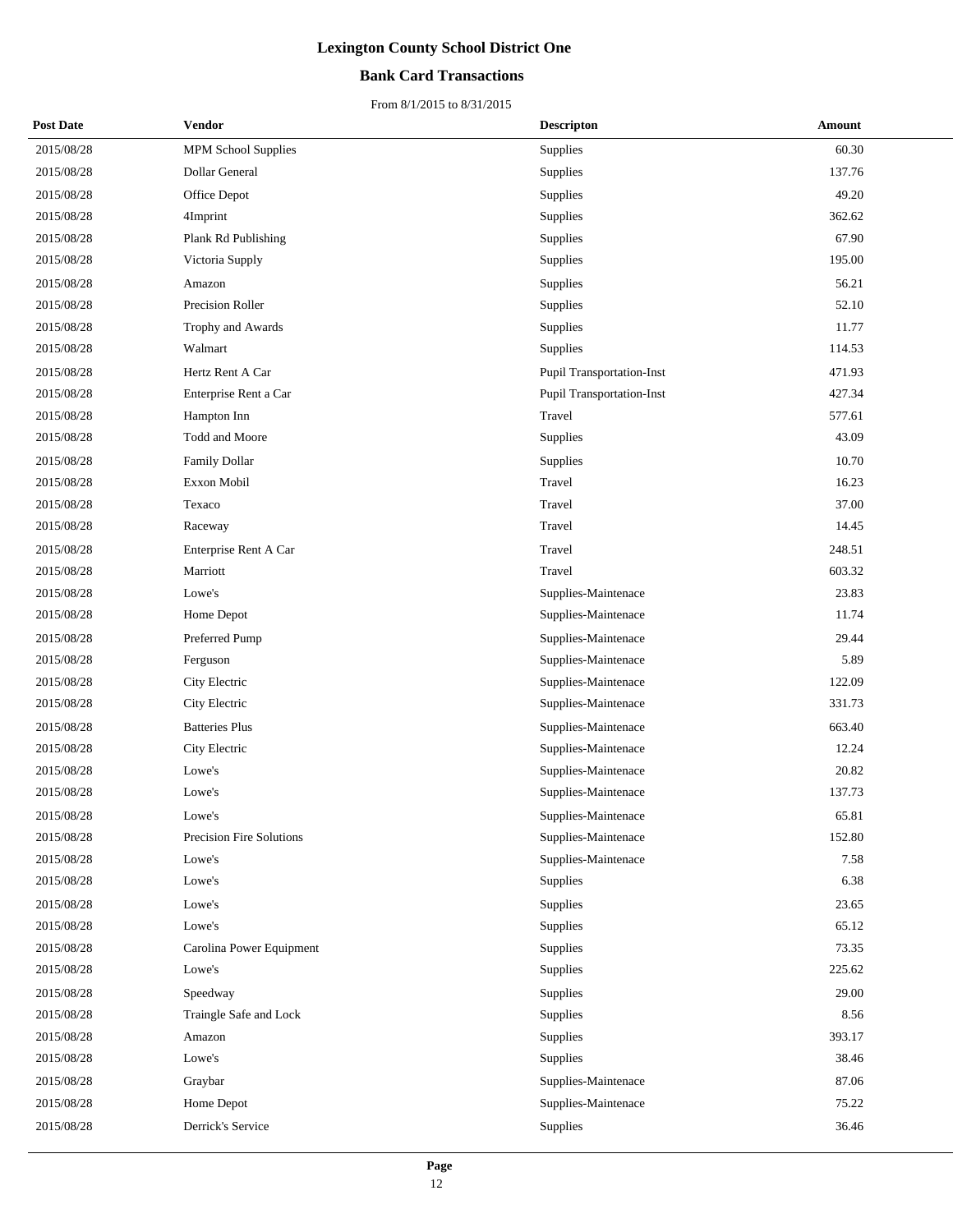### **Bank Card Transactions**

| <b>Post Date</b> | Vendor                         | <b>Descripton</b>         | Amount   |
|------------------|--------------------------------|---------------------------|----------|
| 2015/08/28       | ALL GLIDES 248-435-8526        | <b>Supplies</b>           | 28.34    |
| 2015/08/28       | THE HOME DEPOT #1106           | Supplies                  | 46.20    |
| 2015/08/28       | LOWES #01066                   | Supplies                  | 72.90    |
| 2015/08/28       | SHELL OIL 57542561105          | Supplies                  | 42.78    |
| 2015/08/28       | City Electric                  | Supplies-Maintenace       | 110.75   |
| 2015/08/28       | Ed Smith Lumber                | Supplies-Maintenace       | 42.78    |
| 2015/08/28       | Lowe's                         | Supplies-Maintenace       | 131.61   |
| 2015/08/28       | Walker Hardware                | Supplies                  | 6.56     |
| 2015/08/28       | <b>Corner Pantry</b>           | Supplies                  | 29.51    |
| 2015/08/28       | Walker Hardware                | Supplies                  | 13.27    |
| 2015/08/28       | Country Cupboard               | Supplies                  | 27.15    |
| 2015/08/28       | Walker Hardware                | Supplies                  | 20.49    |
| 2015/08/28       | City Electric                  | Supplies-Maintenace       | 74.52    |
| 2015/08/28       | City Electric                  | Supplies-Maintenace       | 57.30    |
| 2015/08/28       | Walker Hardware                | Supplies-Maintenace       | 24.34    |
| 2015/08/28       | Lowe's                         | Supplies-Maintenace       | 204.03   |
| 2015/08/28       | Ed Smith Lumber                | Supplies-Maintenace       | 151.41   |
| 2015/08/28       | City Electric                  | Supplies-Maintenace       | 57.30    |
| 2015/08/28       | Lowe's                         | Supplies-Maintenace       | 130.65   |
| 2015/08/28       | Lowe's                         | Supplies-Maintenace       | 219.57   |
| 2015/08/28       | Lowe's                         | Supplies-Maintenace       | 81.42    |
| 2015/08/28       | Lowe's                         | <b>Supplies</b>           | 11.30    |
| 2015/08/28       | Lowe's                         | Supplies                  | 24.97    |
| 2015/08/28       | Triangle safe and lock         | Supplies                  | 20.00    |
| 2015/08/28       | Supplyworks                    | Supplies                  | 76.70    |
| 2015/08/28       | Lowe's                         | Supplies                  | 6.40     |
| 2015/08/28       | Smith and Jones janitor supply | Supplies                  | 71.16    |
| 2015/08/28       | John Deere Landscapes          | Supplies                  | 59.12    |
| 2015/08/28       | Lowe's                         | Supplies                  | 93.08    |
| 2015/08/28       | Sherwin Williams               | Supplies                  | 89.35    |
| 2015/08/28       | Murphy Express                 | Supplies                  | 50.00    |
| 2015/08/28       | Lowe's                         | Supplies                  | 38.46    |
| 2015/08/28       | Lowe's                         | Supplies                  | 115.12   |
| 2015/08/28       | Lowe's                         | Supplies                  | 1.50     |
| 2015/08/28       | Sherwin Williams               | Supplies                  | 35.82    |
| 2015/08/28       | Murphy Express                 | Supplies                  | 72.32    |
| 2015/08/28       | Renaissance Hotel Nashville, T | Travel                    | 1,078.55 |
| 2015/08/28       | Renaissance Hotel Nashville, T | Travel                    | 67.87    |
| 2015/08/28       | Renaissance Hotel Nashville, T | Travel                    | 1,115.63 |
| 2015/08/28       | <b>US Airways</b>              | Travel                    | 25.00    |
| 2015/08/28       | Quia Web                       | Software Renewal/Agreemen | 49.00    |
| 2015/08/28       | AP Bookstore                   | Software Renewal/Agreemen | 59.99    |
| 2015/08/28       | Office Depot                   | Supplies                  | 72.17    |
| 2015/08/28       | Pantone                        | Supplies                  | 338.99   |
| 2015/08/28       | Envato                         | Supplies                  | 23.00    |
|                  |                                |                           |          |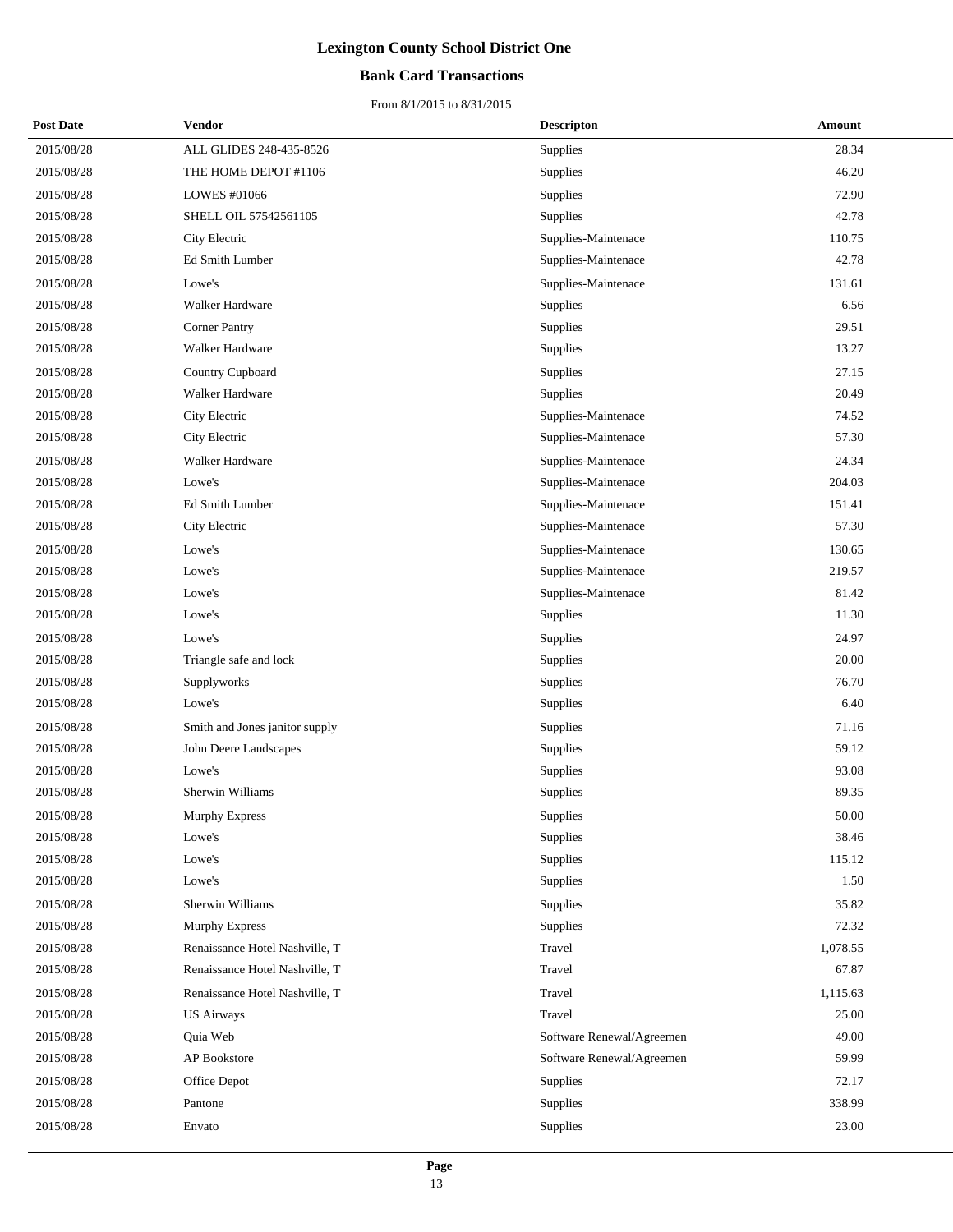### **Bank Card Transactions**

| <b>Post Date</b> | Vendor                  | <b>Descripton</b>    | Amount |
|------------------|-------------------------|----------------------|--------|
| 2015/08/28       | Envato                  | Supplies             | 29.00  |
| 2015/08/28       | Best Buy                | Supplies             | 41.67  |
| 2015/08/28       | Press Plus              | Periodicals          | 8.95   |
| 2015/08/28       | Walmart                 | Other Objects        | 22.69  |
| 2015/08/28       | Amazon.com              | Supplies             | 62.00  |
| 2015/08/28       | Walmart                 | Supplies             | 37.38  |
| 2015/08/28       | Amazon.com              | Supplies             | 40.47  |
| 2015/08/28       | Amazon.com              | Supplies             | 77.18  |
| 2015/08/28       | Amazon.com              | Supplies             | 615.90 |
| 2015/08/28       | Walmart                 | Supplies             | 120.78 |
| 2015/08/28       | Schoolmate              | Supplies             | 884.50 |
| 2015/08/28       | <b>Hyatt Regency</b>    | Travel               | 568.32 |
| 2015/08/28       | <b>Hyatt Regency</b>    | Travel               | 568.32 |
| 2015/08/28       | Walmart                 | Pupil Activity       | 158.16 |
| 2015/08/28       | Walmart                 | Pupil Activity       | 298.07 |
| 2015/08/28       | Amazon                  | Pupil Activity       | 43.91  |
| 2015/08/28       | Office Depot            | Pupil Activity       | 24.04  |
| 2015/08/28       | Walmart                 | Pupil Activity       | 11.67  |
| 2015/08/28       | Walmart                 | Pupil Activity       | 24.35  |
| 2015/08/28       | <b>Batteries Plus</b>   | Pupil Activity       | 38.51  |
| 2015/08/28       | Lego                    | Pupil Activity       | 88.81  |
| 2015/08/28       | Pitsco                  | Pupil Activity       | 19.21  |
| 2015/08/31       | Ross                    | Supplies             | 71.57  |
| 2015/08/31       | Ross                    | Supplies             | 37.40  |
| 2015/08/31       | Walmart                 | Supplies             | 149.41 |
| 2015/08/31       | Office Depot            | Supplies             | 13.90  |
| 2015/08/31       | Lexington MPO           | Supplies             | 70.00  |
| 2015/08/31       | Amazon.com              | Supplies             | 26.44  |
| 2015/08/31       | Amazon.com              | Supplies             | 71.50  |
| 2015/08/31       | Pine Press Printing     | Printing and Binding | 137.82 |
| 2015/08/31       | <b>Staples</b>          | Printing and Binding | 55.36  |
| 2015/08/31       | Overstock.com           | Supplies             | 89.49  |
| 2015/08/31       | Best Buy                | Supplies             | 106.99 |
| 2015/08/31       | Amazon.com              | Supplies             | 8.99   |
| 2015/08/31       | Best Buy                | Supplies             | 26.74  |
| 2015/08/31       | Office Depot            | Supplies             | 128.39 |
| 2015/08/31       | <b>Another Printing</b> | Printing and Binding | 336.52 |
| 2015/08/31       | Another Printer         | Printing and Binding | 188.48 |
| 2015/08/31       | Lowe's                  | Supplies             | 88.70  |
| 2015/08/31       | Walmart.com             | Supplies             | 290.39 |
| 2015/08/31       | Amazon.com              | Supplies             | 126.44 |
| 2015/08/31       | Organize It             | Supplies             | 90.36  |
| 2015/08/31       | Sign's Direct           | Supplies             | 188.39 |
| 2015/08/31       | Oriental Trading        | Supplies             | 96.82  |
| 2015/08/31       | Walmart                 | Supplies             | 15.88  |
|                  |                         |                      |        |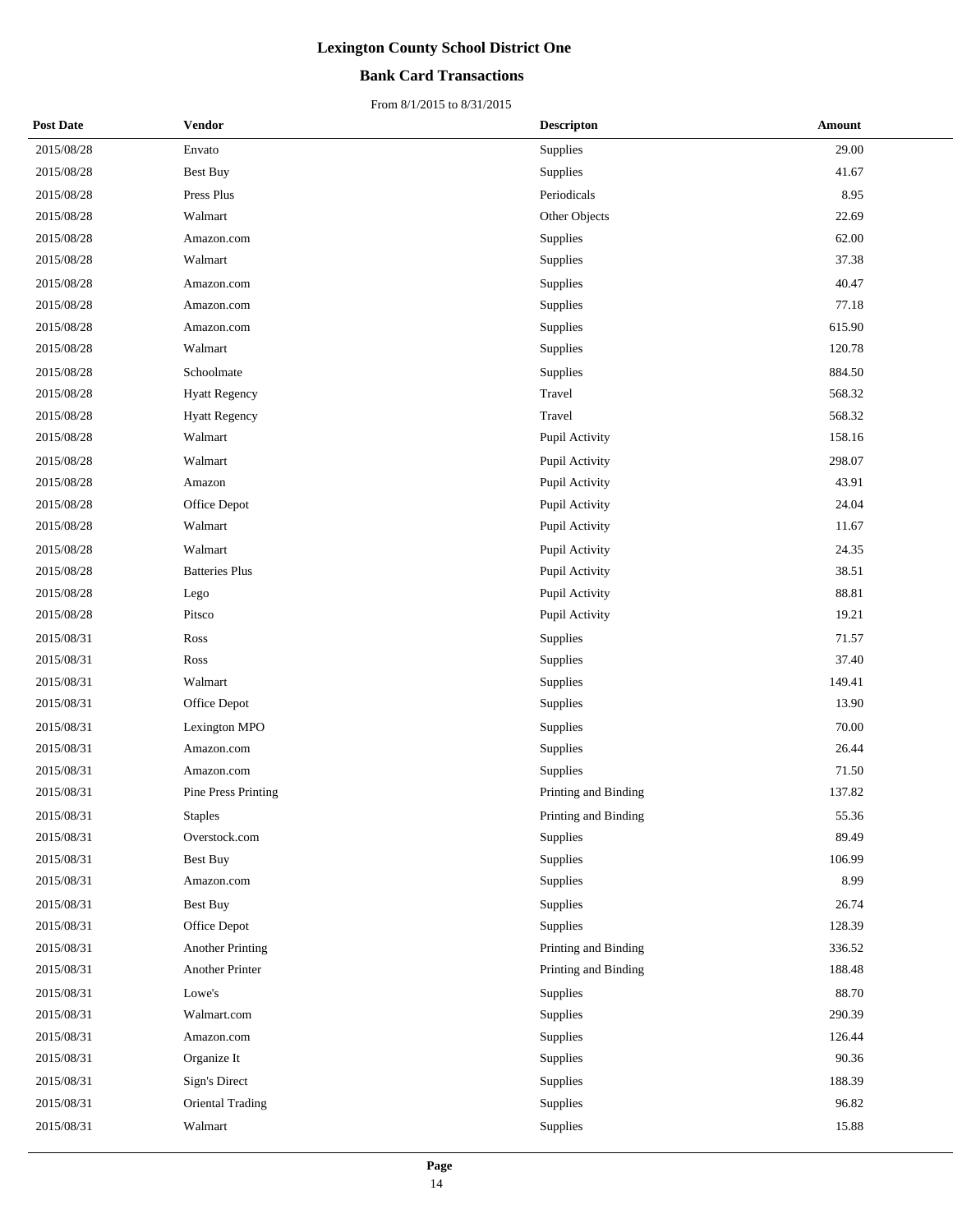### **Bank Card Transactions**

| <b>Post Date</b> | <b>Vendor</b>                     | <b>Descripton</b>          | Amount |
|------------------|-----------------------------------|----------------------------|--------|
| 2015/08/31       | Walmart                           | Supplies                   | 39.12  |
| 2015/08/31       | PP WW Uppercase living            | Supplies                   | 397.23 |
| 2015/08/31       | FedEx                             | Supplies                   | 32.09  |
| 2015/08/31       | incstores                         | Supplies                   | 46.62  |
| 2015/08/31       | Office Depot                      | Supplies                   | 118.74 |
| 2015/08/31       | <b>SWI</b> Import                 | Supplies                   | 155.71 |
| 2015/08/31       | Lowe's                            | Supplies                   | 49.13  |
| 2015/08/31       | Office Depot                      | Supplies                   | 262.56 |
| 2015/08/31       | cromers                           | Supplies                   | 71.95  |
| 2015/08/31       | Hobby Lobby                       | Supplies                   | 28.86  |
| 2015/08/31       | <b>Blanks USA</b>                 | Supplies                   | 51.65  |
| 2015/08/31       | Amazon Marketplace                | Supplies                   | 5.99   |
| 2015/08/31       | Amazon.com                        | Supplies                   | 52.20  |
| 2015/08/31       | Amazon.com                        | Supplies                   | 141.40 |
| 2015/08/31       | Smith Rubber Stamp                | Supplies                   | 18.04  |
| 2015/08/31       | Baudville                         | Supplies                   | 401.70 |
| 2015/08/31       | <b>Applied Magnets</b>            | Supplies                   | 63.80  |
| 2015/08/31       | <b>ACT EL National Conference</b> | Travel                     | 250.00 |
| 2015/08/31       | <b>ACT EL National Conference</b> | Travel                     | 250.00 |
| 2015/08/31       | Wal-Mart                          | Supplies                   | 31.04  |
| 2015/08/31       | Office Depot                      | Supplies                   | 181.89 |
| 2015/08/31       | The State Newspaper               | Supplies                   | 87.75  |
| 2015/08/31       | Office Depot                      | Supplies                   | 11.99  |
| 2015/08/31       | <b>EAI</b> Education              | Supplies                   | 90.85  |
| 2015/08/31       | Wal-Mart                          | Supplies                   | 4.75   |
| 2015/08/31       | <b>Educational Wonderland</b>     | Supplies                   | 40.95  |
| 2015/08/31       | Dollar Tree Stores, Inc.          | Supplies                   | 22.47  |
| 2015/08/31       | Office Depot                      | Supplies                   | 305.43 |
| 2015/08/31       | Office Max                        | Supplies                   | 94.02  |
| 2015/08/31       | Amazon.com                        | Supplies                   | 85.04  |
| 2015/08/31       | Target                            | Supplies                   | 29.89  |
| 2015/08/31       | Office Depot                      | Supplies                   | 192.50 |
| 2015/08/31       | Lowe's                            | Supplies                   | 62.88  |
| 2015/08/31       | Wireless E Systems                | <b>Technology Supplies</b> | 851.00 |
| 2015/08/31       | IXL                               | Supplies                   | 249.00 |
| 2015/08/31       | Amazon.com                        | Supplies                   | 12.94  |
| 2015/08/31       | On Line American Heart            | Supplies                   | 30.00  |
| 2015/08/31       | Walmart                           | Supplies                   | 120.00 |
| 2015/08/31       | Walmart                           | Supplies                   | 40.74  |
| 2015/08/31       | <b>Batteries Plus Bulbs</b>       | Supplies                   | 91.95  |
| 2015/08/31       | Walmart                           | Supplies                   | 79.51  |
| 2015/08/31       | <b>Complete Business Systems</b>  | Supplies                   | 245.37 |
| 2015/08/31       | <b>BroDart</b>                    | Supplies                   | 113.50 |
| 2015/08/31       | Library Skills                    | Supplies                   | 267.71 |
| 2015/08/31       | <b>USPS</b>                       | Supplies                   | 6.74   |
|                  |                                   |                            |        |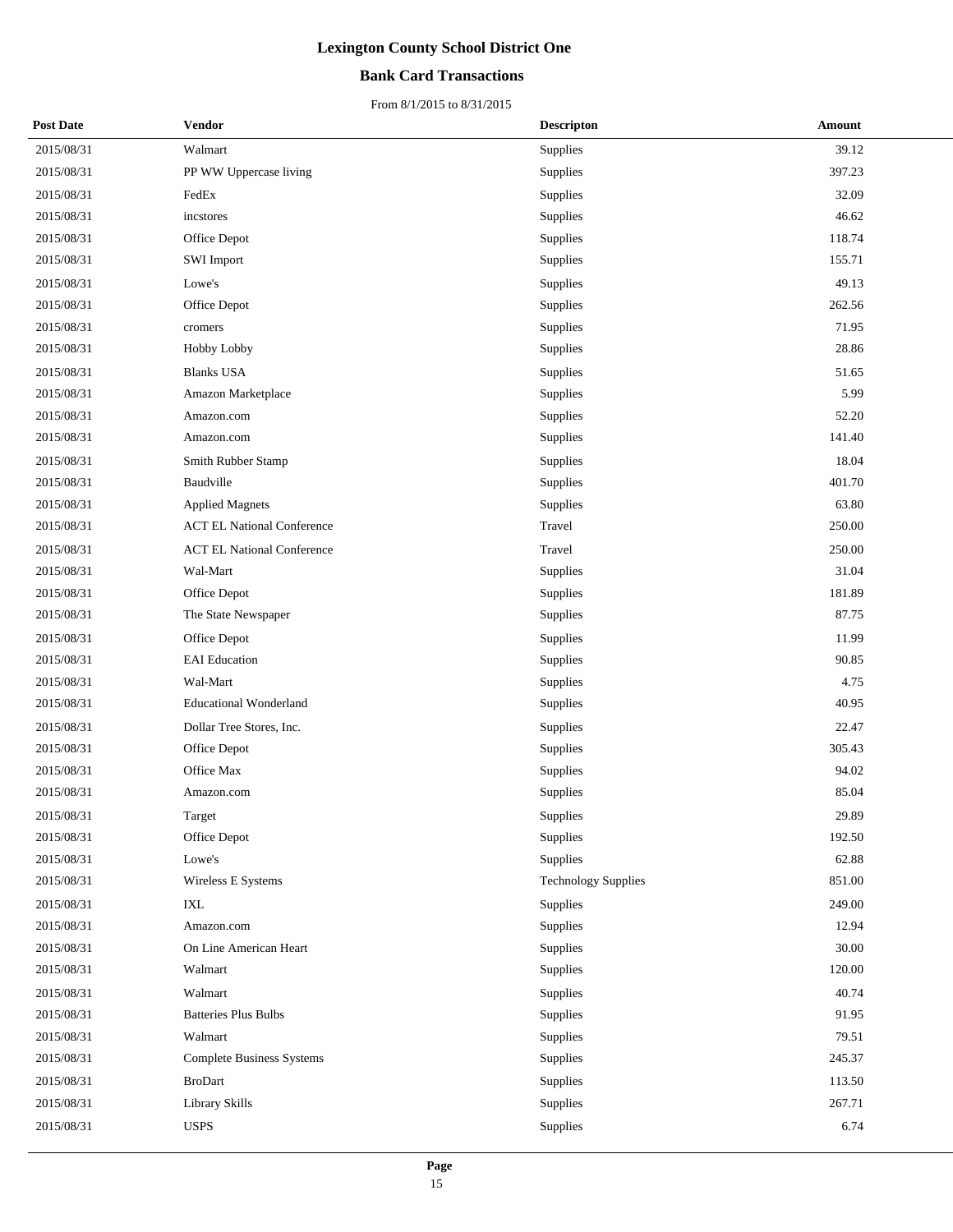### **Bank Card Transactions**

| <b>Post Date</b> | Vendor                         | <b>Descripton</b>       | Amount |
|------------------|--------------------------------|-------------------------|--------|
| 2015/08/31       | <b>Smith Rubber Stamps</b>     | Supplies                | 17.79  |
| 2015/08/31       | <b>Blanks USA</b>              | Supplies                | 51.65  |
| 2015/08/31       | <b>USPO</b>                    | Supplies                | 245.00 |
| 2015/08/31       | Office Depot                   | Supplies                | 235.14 |
| 2015/08/31       | <b>USPO</b>                    | Supplies                | 15.75  |
| 2015/08/31       | <b>US Airways</b>              | Travel                  | 25.00  |
| 2015/08/31       | <b>LAZ</b> Parking             | Travel                  | 263.00 |
| 2015/08/31       | <b>Budget Rent A Car</b>       | Travel                  | 20.25  |
| 2015/08/31       | Budget Rent a Car              | Travel                  | 535.63 |
| 2015/08/31       | <b>US Airways</b>              | Travel                  | 75.00  |
| 2015/08/31       | <b>US Airways</b>              | Travel                  | 75.00  |
| 2015/08/31       | <b>US Airways</b>              | Travel                  | 25.00  |
| 2015/08/31       | Wal Mart                       | Supplies                | 17.56  |
| 2015/08/31       | DELTA AIR 0068273689016 COLUMB | Travel                  | 25.00  |
| 2015/08/31       | INDEPDENT TAXI ASSC BFL 716-63 | Travel                  | 32.30  |
| 2015/08/31       | DELTA AIR 0068273289429 COLUMB | Travel                  | 25.00  |
| 2015/08/31       | DELTA AIR 0068273188233 BUFFAL | Travel                  | 25.00  |
| 2015/08/31       | DELTA AIR 0068273588955 BUFFAL | Travel                  | 25.00  |
| 2015/08/31       | HYATT HOTELS BUFFALO NY        | Travel                  | 819.00 |
| 2015/08/31       | Mid State Inc                  | Repairs and Maintenance | 141.03 |
| 2015/08/31       | Bobcat                         | Repairs and Maintenance | 151.32 |
| 2015/08/31       | CarQuest                       | Supplies-Maintenace     | 77.43  |
| 2015/08/31       | Kohl's                         | Supplies-Maintenace     | 71.66  |
| 2015/08/31       | AutoZone                       | Supplies-Maintenace     | 160.20 |
| 2015/08/31       | AutoZone                       | Supplies-Maintenace     | 97.22  |
| 2015/08/31       | Advance                        | Supplies-Maintenace     | 11.76  |
| 2015/08/31       | Tri State Pump & Control       | Supplies-Maintenace     | 124.42 |
| 2015/08/31       | A-Z Lawnmower                  | Supplies-Maintenace     | 16.91  |
| 2015/08/31       | Lowe's                         | Supplies-Maintenace     | 61.85  |
| 2015/08/31       | A-Z Lawnmower                  | Supplies-Maintenace     | 85.17  |
| 2015/08/31       | AutoZone                       | Supplies-Maintenace     | 54.23  |
| 2015/08/31       | A-Z Lawnmower                  | Supplies-Maintenace     | 32.96  |
| 2015/08/31       | AutoZone                       | Supplies-Maintenace     | 100.43 |
| 2015/08/31       | Enlows                         | Supplies-Maintenace     | 116.89 |
| 2015/08/31       | Jim Hudson                     | Supplies-Maintenace     | 117.73 |
| 2015/08/31       | Amazon                         | Supplies                | 39.42  |
| 2015/08/31       | Scholastic                     | Supplies                | 56.58  |
| 2015/08/31       | Amazon                         | Supplies                | 7.22   |
| 2015/08/31       | Amazon                         | Supplies                | 13.81  |
| 2015/08/31       | Sherwin Williams               | Supplies-Maintenace     | 42.82  |
| 2015/08/31       | Sherwin Williams               | Supplies-Maintenace     | 85.64  |
| 2015/08/31       | Sherwin Williams               | Supplies-Maintenace     | 42.82  |
| 2015/08/31       | Sherwin Williams               | Supplies-Maintenace     | 208.41 |
| 2015/08/31       | Sherwin Williams               | Supplies-Maintenace     | 83.50  |
| 2015/08/31       | Home Depot                     | Supplies-Maintenace     | 255.73 |
|                  |                                |                         |        |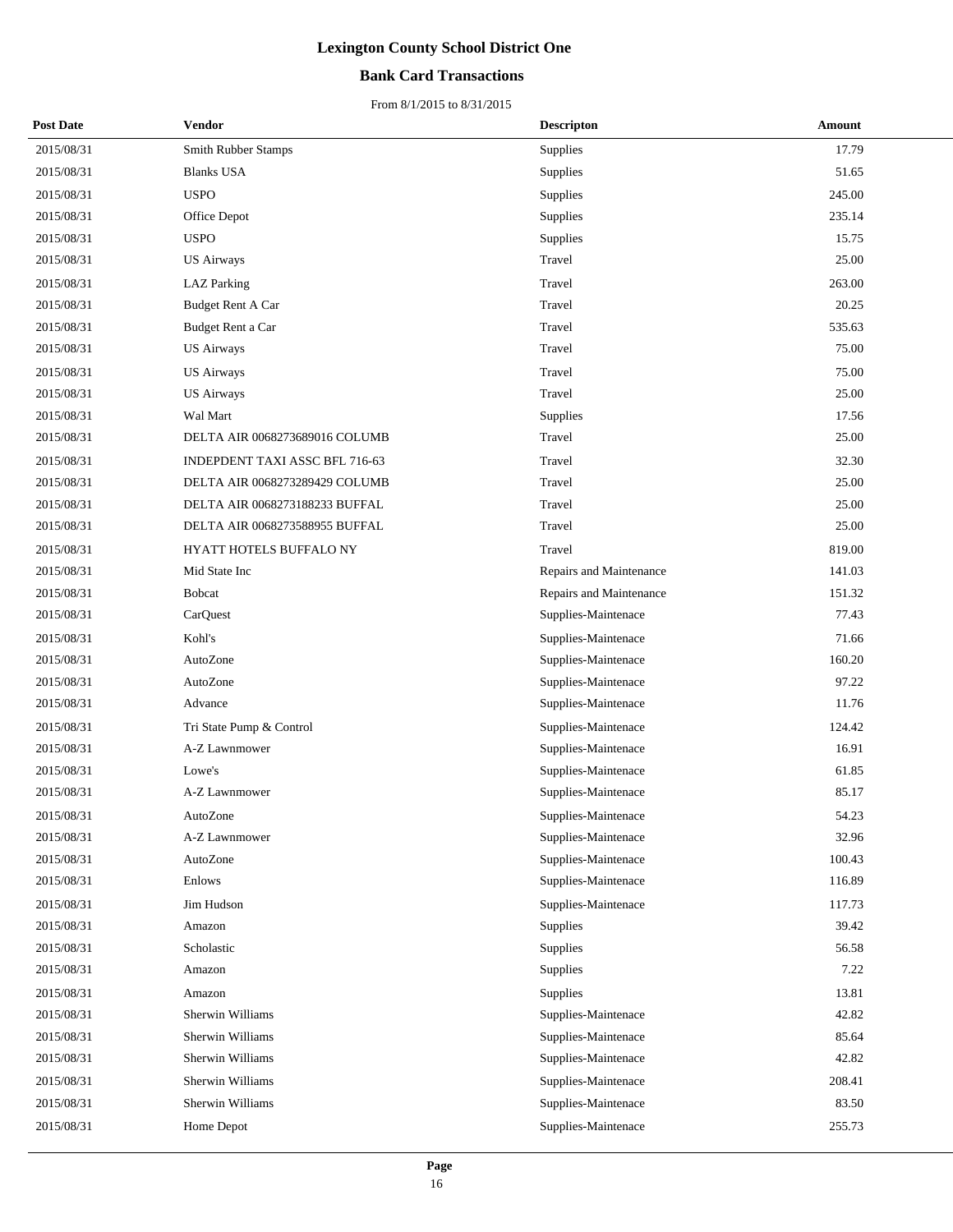### **Bank Card Transactions**

| <b>Post Date</b> | Vendor              | <b>Descripton</b>       | Amount |  |
|------------------|---------------------|-------------------------|--------|--|
| 2015/08/31       | Eptng Distributors  | Supplies-Maintenace     | 294.86 |  |
| 2015/08/31       | Sherwin Williams    | Supplies-Maintenace     | 128.46 |  |
| 2015/08/31       | A-Z Lawnmower       | Supplies-Maintenace     | 42.65  |  |
| 2015/08/31       | A-Z Lawnmower       | Supplies-Maintenace     | 47.73  |  |
| 2015/08/31       | Shell               | Supplies                | 34.88  |  |
| 2015/08/31       | Lowe's              | Supplies                | 96.26  |  |
| 2015/08/31       | Walmart             | Supplies                | 94.07  |  |
| 2015/08/31       | Sherwin Williams    | Supplies                | 87.93  |  |
| 2015/08/31       | My Visual Display   | Supplies                | 364.85 |  |
| 2015/08/31       | Walker Hardware     | Supplies                | 5.40   |  |
| 2015/08/31       | Lowe's              | Supplies                | 28.08  |  |
| 2015/08/31       | Lowe's              | Supplies                | 21.12  |  |
| 2015/08/31       | Sherwin Williams    | Supplies-Maintenace     | 104.92 |  |
| 2015/08/31       | Carts Plus          | Supplies-Maintenace     | 55.64  |  |
| 2015/08/31       | Lowe's              | Supplies                | 225.45 |  |
| 2015/08/31       | Lowe's              | Supplies                | 42.67  |  |
| 2015/08/31       | smith and jones     | Supplies                | 58.85  |  |
| 2015/08/31       | mega stop           | Supplies                | 27.13  |  |
| 2015/08/31       | office depot        | Supplies                | 18.19  |  |
| 2015/08/31       | Franks tire         | Supplies                | 19.98  |  |
| 2015/08/31       | Office depot        | Supplies                | 212.88 |  |
| 2015/08/31       | Ferguson            | Supplies                | 44.61  |  |
| 2015/08/31       | The home depot      | Supplies                | 2.11   |  |
| 2015/08/31       | lowes               | Supplies                | 32.19  |  |
| 2015/08/31       | Lowe's              | Supplies                | 423.72 |  |
| 2015/08/31       | Lowe's              | Supplies                | 158.66 |  |
| 2015/08/31       | Home Depot          | Supplies-Maintenace     | 27.96  |  |
| 2015/08/31       | Sherwin Williams    | Supplies-Maintenace     | 42.82  |  |
| 2015/08/31       | Home Depot          | Supplies                | 275.47 |  |
| 2015/08/31       | Lowes               | Supplies                | 21.36  |  |
| 2015/08/31       | Home Depot          | Supplies                | 47.49  |  |
| 2015/08/31       | Sherwin Williams    | Supplies-Maintenace     | 79.37  |  |
| 2015/08/31       | Sparrow & Kennedy   | Supplies-Maintenace     | 16.59  |  |
| 2015/08/31       | Sherwin Williams    | Supplies-Maintenace     | 104.92 |  |
| 2015/08/31       | Sparrow & Kennedy   | Supplies-Maintenace     | 168.79 |  |
| 2015/08/31       | LR Hook Tire        | Repairs and Maintenance | 100.86 |  |
| 2015/08/31       | A-Z lawnmower parts | Supplies                | 30.81  |  |
| 2015/08/31       | Lowe's              | Supplies-Maintenace     | 108.18 |  |
| 2015/08/31       | A-Z Lawnmower       | Supplies-Maintenace     | 84.89  |  |
| 2015/08/31       | Wal Mart            | Supplies                | 155.00 |  |
| 2015/08/31       | Lowe's              | Supplies                | 41.62  |  |
| 2015/08/31       | Carts Plus          | Supplies                | 71.75  |  |
| 2015/08/31       | Lowe's              | Supplies                | 41.63  |  |
| 2015/08/31       | Quick Serve         | Supplies                | 20.92  |  |
| 2015/08/31       | Quick Serve         | Supplies                | 34.50  |  |
|                  |                     |                         |        |  |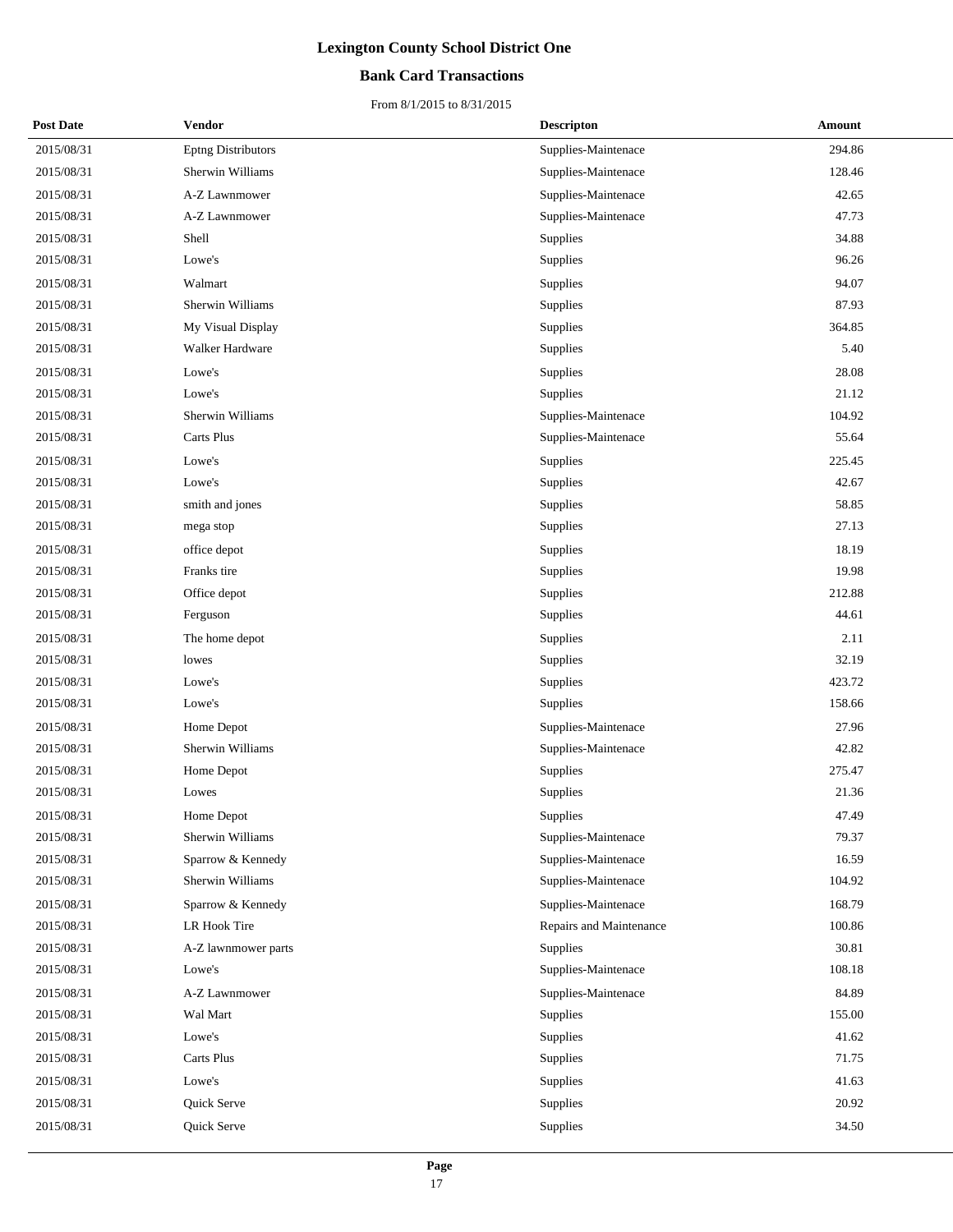### **Bank Card Transactions**

| <b>Post Date</b> | Vendor                         | <b>Descripton</b>       | Amount |
|------------------|--------------------------------|-------------------------|--------|
| 2015/08/31       | Pops #619                      | Supplies                | 47.18  |
| 2015/08/31       | Three Fountains Ace Hardware - | Supplies                | 27.81  |
| 2015/08/31       | Lowes                          | Supplies                | 110.21 |
| 2015/08/31       | Lowes                          | Supplies                | 129.42 |
| 2015/08/31       | Lowes                          | Supplies                | 39.01  |
| 2015/08/31       | Ferguson                       | Supplies-Maintenace     | 99.80  |
| 2015/08/31       | Sherwin Williams               | Supplies-Maintenace     | 128.46 |
| 2015/08/31       | Lowe's                         | Supplies-Maintenace     | 175.82 |
| 2015/08/31       | <b>Tractor Supply</b>          | Supplies-Maintenace     | 36.87  |
| 2015/08/31       | A-Z Lawnmower                  | Repairs and Maintenance | 46.50  |
| 2015/08/31       | Lowes                          | Supplies                | 49.50  |
| 2015/08/31       | Walker Hardware                | Supplies                | 4.23   |
| 2015/08/31       | A-Z Lawnmower                  | Supplies-Maintenace     | 20.10  |
| 2015/08/31       | Southeastern Concrete          | Supplies-Maintenace     | 27.18  |
| 2015/08/31       | A-Z Lawnmower                  | Supplies-Maintenace     | 104.73 |
| 2015/08/31       | Ferguson                       | Supplies-Maintenace     | 22.27  |
| 2015/08/31       | <b>Sherwin Williams</b>        | Supplies-Maintenace     | 119.26 |
| 2015/08/31       | Amazon.com                     | Supplies                | 20.48  |
| 2015/08/31       | Circle K                       | Supplies                | 62.28  |
| 2015/08/31       | A-Z Lawnmower                  | Supplies-Maintenace     | 104.73 |
| 2015/08/31       | Sherwin Williams               | Supplies-Maintenace     | 85.64  |
| 2015/08/31       | Sherwin Williams               | Supplies-Maintenace     | 208.41 |
| 2015/08/31       | Pee Wee's Towing               | Repairs and Maintenance | 65.00  |
| 2015/08/31       | Lowe's                         | Supplies                | 72.49  |
| 2015/08/31       | Surplus Material               | Supplies-Maintenace     | 331.70 |
| 2015/08/31       | A-Z Lawnmower                  | Supplies-Maintenace     | 101.18 |
| 2015/08/31       | Smith & Jones                  | Supplies                | 117.70 |
| 2015/08/31       | Lowes                          | Supplies                | 191.64 |
| 2015/08/31       | Murphy Express                 | Supplies                | 26.16  |
| 2015/08/31       | Lowes                          | Supplies                | 120.67 |
| 2015/08/31       | Sherwin Williams               | Supplies-Maintenace     | 72.78  |
| 2015/08/31       | A-Z Lawnmower                  | Supplies-Maintenace     | 47.73  |
| 2015/08/31       | A-Z Lawnmower                  | Supplies-Maintenace     | 74.13  |
| 2015/08/31       | Murphy Express                 | Supplies                | 11.25  |
| 2015/08/31       | <b>Murphy Express</b>          | Supplies                | 10.30  |
| 2015/08/31       | Lowe's                         | Supplies                | 66.32  |
| 2015/08/31       | Murphy Express                 | Supplies                | 22.49  |
| 2015/08/31       | Murphy Express                 | Supplies                | 20.59  |
| 2015/08/31       | Lowe's                         | Supplies-Maintenace     | 46.72  |
| 2015/08/31       | Sherwin Williams               | Supplies-Maintenace     | 114.70 |
| 2015/08/31       | Ferguson                       | Supplies-Maintenace     | 202.32 |
| 2015/08/31       | Gateway                        | Supplies-Maintenace     | 30.69  |
| 2015/08/31       | <b>Stay Alert Safety</b>       | Supplies-Maintenace     | 818.55 |
| 2015/08/31       | Statue.Com                     | Supplies-Maintenace     | 109.90 |
| 2015/08/31       | Steps to Linteracy             | Pupil Activity          | 197.34 |
|                  |                                |                         |        |